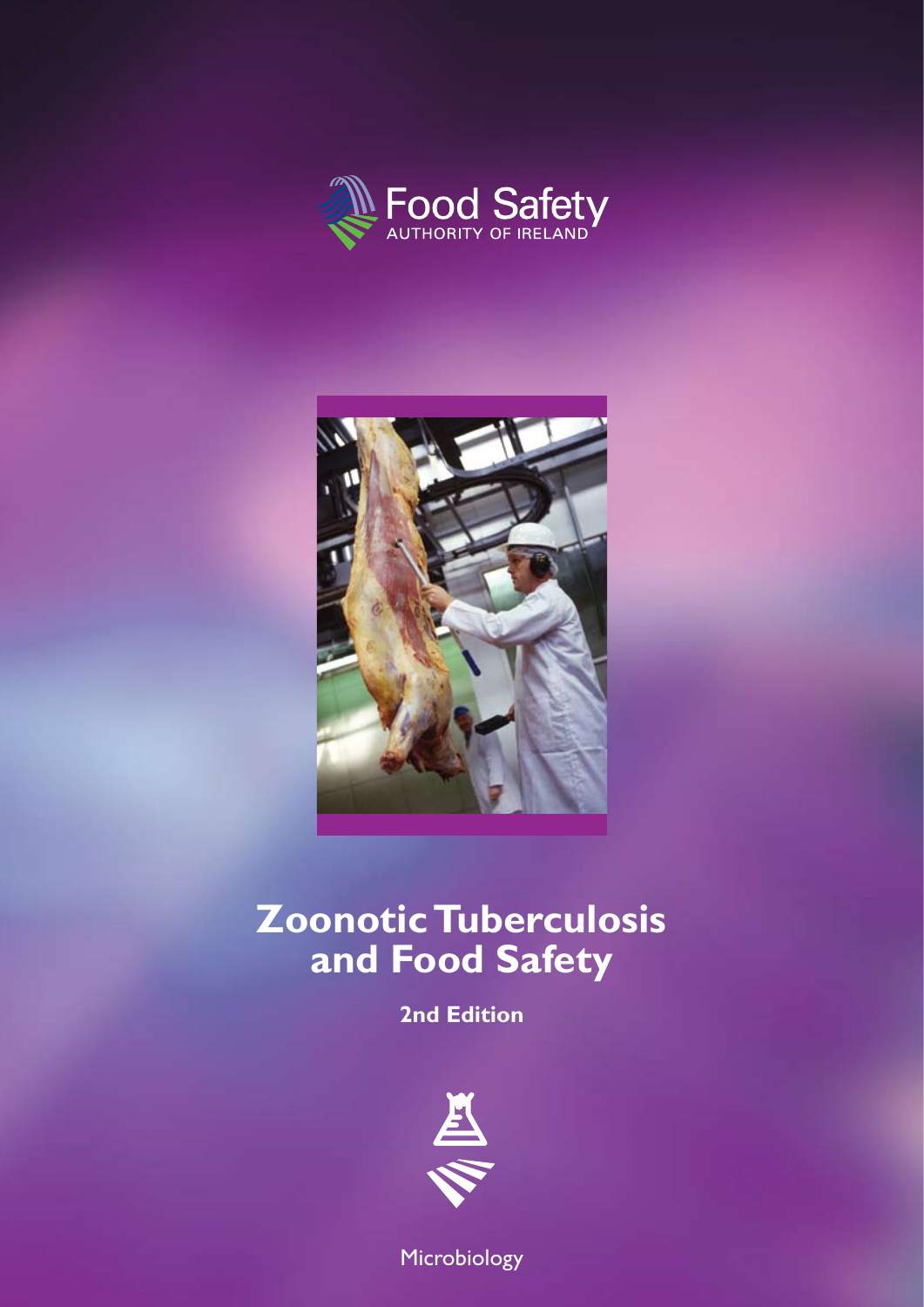# **Zoonotic Tuberculosis and Food Safety**

**2nd Edition** 

**Published by: Food Safety Authority of Ireland Abbey Court Lower Abbey Street Dublin 1**

**Advice Line: 1890 33 66 77 Telephone: +353 1 817 1300 Facsimile: +353 1 817 1301 E-mail: info@fsai.ie Website: www.fsai.ie ©2008**



**ISBN 1-904465-54-4**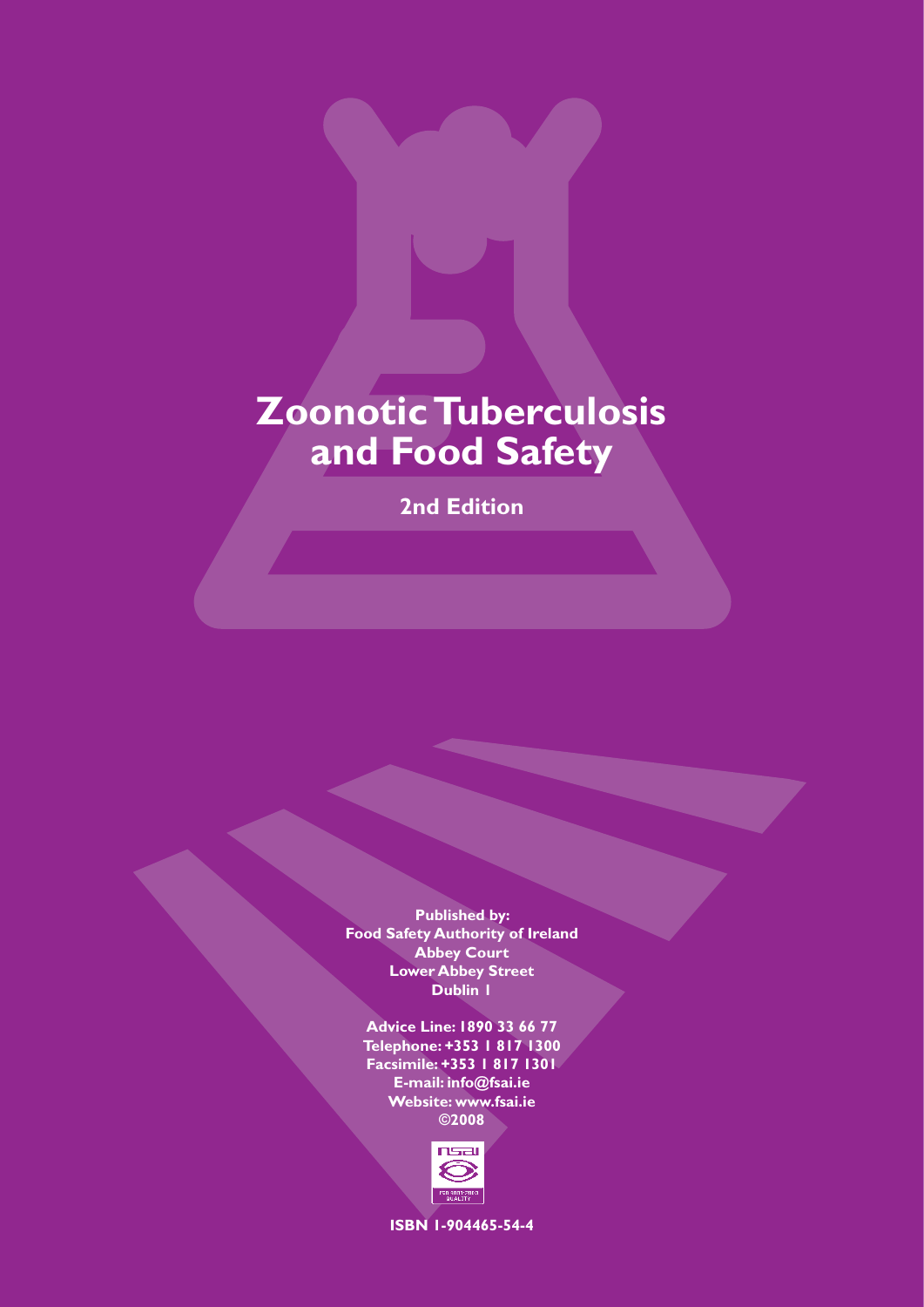

# **CONTENTS**

| PREFACE TO THE SECOND EDITION<br>2 |                                                                                  |    |  |  |
|------------------------------------|----------------------------------------------------------------------------------|----|--|--|
|                                    | Members of the Scientific Committee                                              | 3  |  |  |
|                                    | Members of the Microbiology Sub-committee                                        | 3  |  |  |
| ۱.                                 | <b>SCOPE OF THE DOCUMENT</b>                                                     | 4  |  |  |
| 2.                                 | <b>INTRODUCTION</b>                                                              | 5  |  |  |
|                                    | 2.1 Tuberculosis - Defining Characteristics                                      | 5  |  |  |
|                                    | 2.2 Microbiology                                                                 | 6  |  |  |
|                                    | 2.3 Natural History of Human Infection                                           |    |  |  |
|                                    | with the M. tuberculosis Complex                                                 | 7  |  |  |
|                                    | 2.4 Epidemiology of Human Tuberculosis in Ireland                                | 9  |  |  |
| 3.                                 | <b>ZOONOTIC TUBERCULOSIS</b>                                                     | ш  |  |  |
|                                    | 3.1 Natural History of Tuberculosis in Animals                                   | П  |  |  |
|                                    | 3.2 Epidemiology of Zoonotic Tuberculosis in Ireland                             | 12 |  |  |
| 4.                                 | <b>LEGISLATION AND CONTROLS GOVERNING</b><br><b>USE OF PRODUCTS DERIVED FROM</b> |    |  |  |
|                                    | <b>TUBERCULIN REACTOR ANIMALS AS FOOD</b>                                        | 14 |  |  |
|                                    | 4.1 Zoonotic Tuberculosis: Milk and Dairy Products                               | 14 |  |  |
|                                    | 4.2 Zoonotic Tuberculosis: Meat                                                  | 15 |  |  |
| 5.                                 | POTENTIAL FOR HUMAN ACQUISITION OF                                               |    |  |  |
|                                    | <b>TUBERCULOUS INFECTION FROM ANIMALS</b>                                        |    |  |  |
|                                    | <b>THROUGH THE FOOD CHAIN</b>                                                    | 16 |  |  |
|                                    | 5.1 Potential for the Transmission of Zoonotic                                   |    |  |  |
|                                    | Tuberculosis via Milk and Dairy Products                                         | 16 |  |  |
|                                    | 5.2 Potential for the Transmission of Zoonotic<br>Tuberculosis via Meat          | 18 |  |  |
|                                    |                                                                                  |    |  |  |
| 6.                                 | <b>CONCLUSIONS</b>                                                               | 20 |  |  |
| 7.                                 | <b>RECOMMENDATIONS</b>                                                           | 21 |  |  |
|                                    | 7.1 Action to Control Zoonotic Tuberculosis                                      | 21 |  |  |
|                                    | 7.2 Prevention of Transmission                                                   |    |  |  |
|                                    | of Zoonotic Tuberculosis to Humans                                               | 21 |  |  |
|                                    | 7.3 Research and Information Gathering                                           | 22 |  |  |
|                                    | <b>REFERENCES</b><br>23                                                          |    |  |  |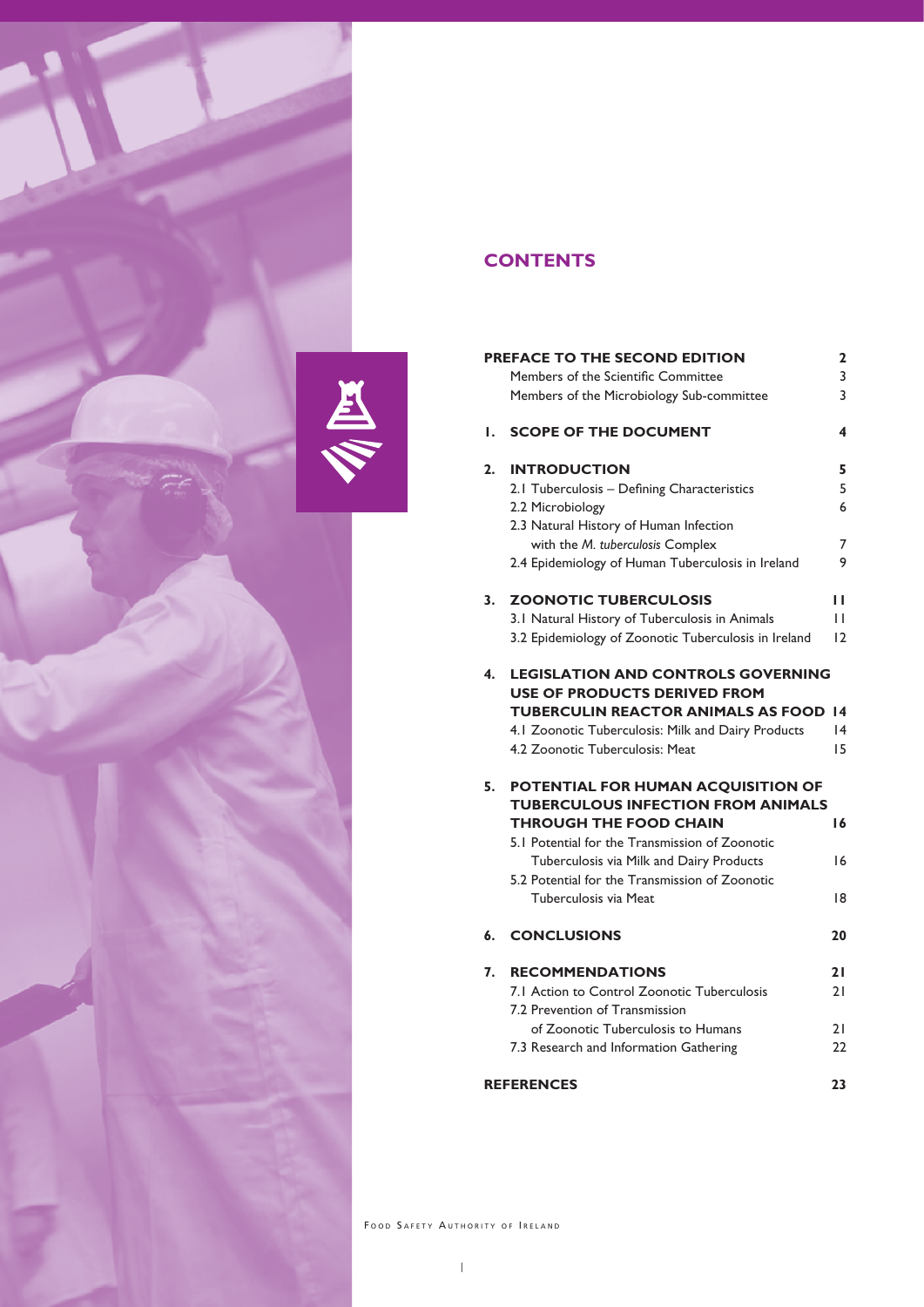## **PREFACE TO THE SECOND EDITION**

The Food SafetyAuthority of Ireland (FSAI) published the first edition of this document in 2003. Since the document was published it has been the subject of some discussion, particularly in relation to the hazard of transmission of *Mycobacterium bovis* to humans through consumption of cheeses made from unpasteurised milk taken from infected herds. In drafting the original report, the Microbiology Sub-committee/Scientific Committee recognised the hazard associated with the consumption of cheese produced from unpasteurised milk in general, and the specific hazard of human infection with *M. bovis* if the milk originated from an *M. bovis*-infected herd.The report recognised that, when a herd is officially restricted due to the diagnosis of tuberculosis, either on the basis of a positive tuberculin test or for other reasons, it must be accepted that such a herd has been infected with *Mycobacterium bovis* for some time prior to the commencement of that restriction. Consequently, the hazard of contamination of milk produced by such a herd exists from some time prior to the commencement of that restriction and additionally, the hazard also exists that cheeses made from unpasteurised milk produced by such a herd during this period are also contaminated with *M. bovis*.

The original edition of this report sought to indicate that cheese that had been made from unpasteurised milk, collected from a herd that was "officially tuberculosis free" at the time of milking, but which is subsequently restricted because of detection of bovine tuberculosis, should not generally be regarded as suitable for human consumption. In drafting the report, the members of the Sub-committee were conscious of the implications of such a recommendation for cheese producers and therefore, the report sought to identify certain very limited circumstances in which exceptions could be considered. It is apparent that this qualification has resulted in ambiguity in the report and that this may have contributed to an interpretation of the report as generally implying that restriction of the sale of such cheese was not warranted. This was not the meaning intended by the Microbiology Sub-committee or Scientific Committee.

In view of this, the Scientific Committee requested the Microbiology Sub-committee to review the relevant sections of the document to determine if, in the light of experience,modification of the report was necessary to ensure that priority was given to ensuring clear and unambiguous advice to protect public health.

This report was prepared by the Microbiology Sub-committee and adopted by the Scientific Committee for presentation to the FSAI. It aims to provide the FSAI and other stakeholders with an overview of the science and related issues surrounding the potential for transmission of zoonotic tuberculosis via food.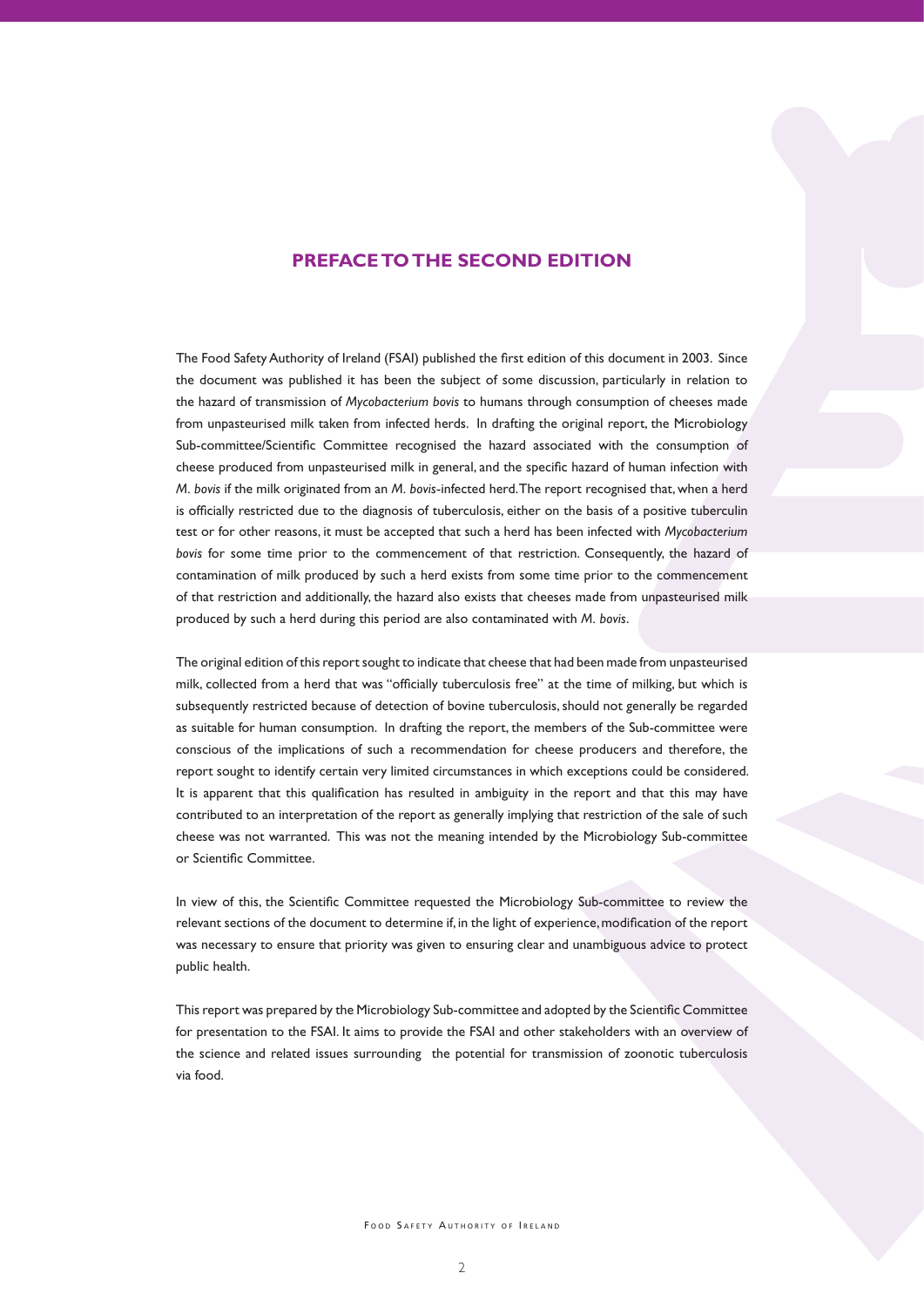#### **Members of the Scientific Committee**

**Prof. Albert Flynn (Chair)** University College, Cork

**Dr Catherine Adley** University of Limerick

**Prof. Dan Collins** University College, Dublin

**Dr Collette Bonner** Dept of Health and Children

**Dr Philip Hess** Marine Institute

**Prof. Colin Hill** University College, Cork

**Mr Cathal Kearney** Health Service Executive

**Prof. Brian McKenna** University College, Dublin

**Dr Paul McKeown** Health Protection Surveillance Centre

**Dr Michael O'Keefe** National Food Centre

**Dr Iona Pratt** Food Safety Authority of Ireland

**Prof. Michael Ryan**  University College, Dublin

**Ms Paula Barry Walsh**  Dept of Agriculture, Fisheries and Food

**Prof. Martin Cormican**  National University of Ireland, Galway **Members of the Microbiology Sub-committee**

**Prof. Martin Cormican (Chair)** National University of Ireland, Galway

**Dr Catherine Adley**  University of Limerick

**Ms Paula Barry Walsh** Dept of Agriculture, Fisheries and Food

**Dr Tom Beresford** Teagasc, Moorepark Research Centre

**Dr Cyril Carroll** National University of Ireland, Galway

**Prof. Dan Collins** University College, Dublin

**Ms Helen Cowman** Health Service Executive, Southern Region

**Dr Bill Doré** Marine Institute

**Dr Geraldine Duffy** Teagasc,Ashtown Food Research Centre

**Dr Michael Fallon** Dept of Agriculture, Fisheries and Food

**Prof. Seamus Fanning** University College, Dublin

**Dr Paul McKeown** Health Protection Surveillance Centre

**Mr David Nolan** Dept of Agriculture, Fisheries and Food

**Mr Ray Parle** Health Service Executive, Southern Region

**Dr Neil Rowan** Athlone Institute of Technology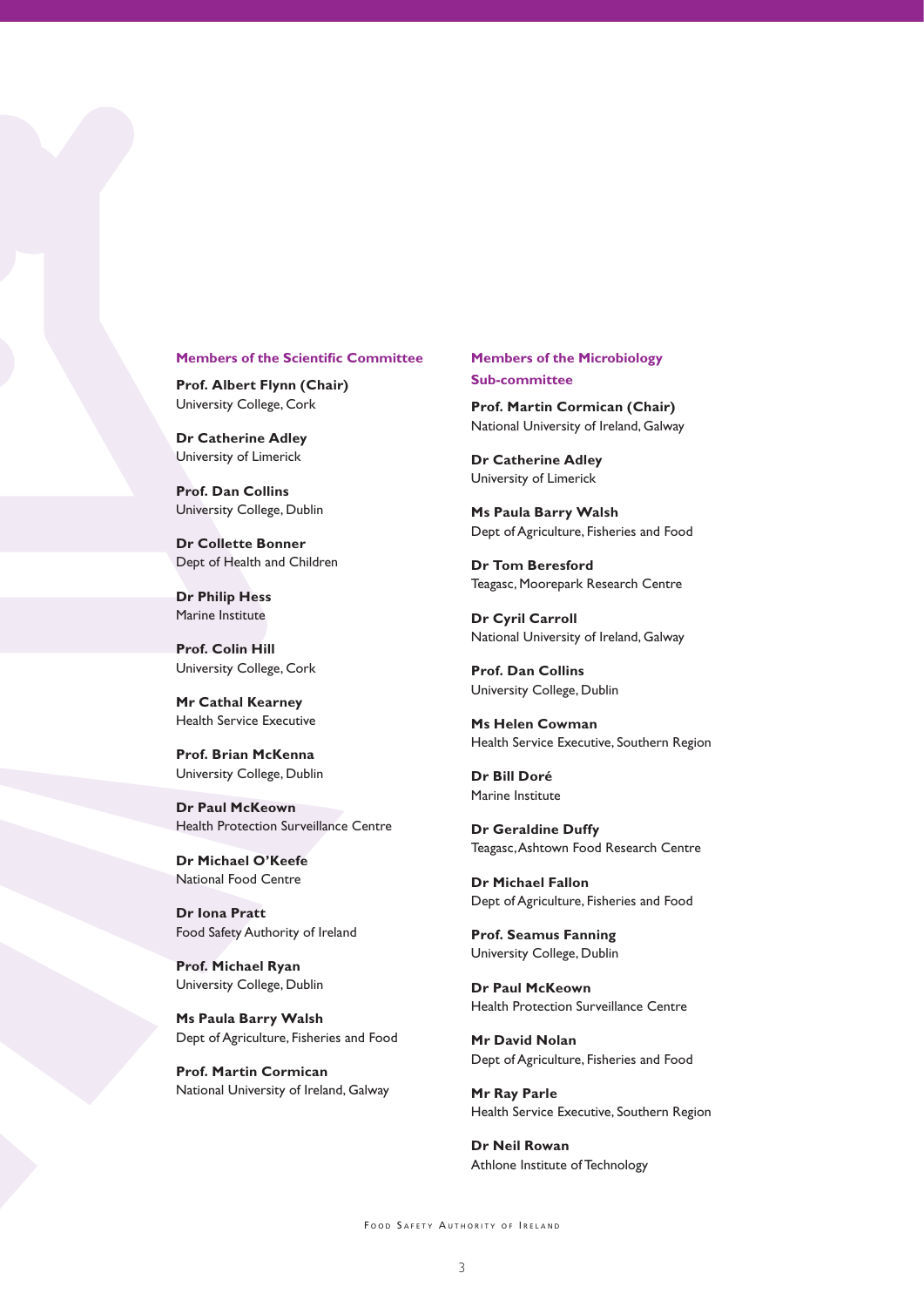# **1. SCOPE OF THE DOCUMENT**

In drafting this document, the Microbiology Sub-committee of the Scientific Committee of the FSAI took, as its task, a consideration of the potential for transmission of zoonotic tuberculosis (i.e., tuberculosis from animals to humans) through the food chain. The document does not seek to address issues relating to the control of transmission of tuberculosis in animals intended for food production, occupational risks of tuberculosis related to animal husbandry or slaughter, or control of tuberculosis transmission from person to person, except in so far as is necessary to provide background for the food safety issues.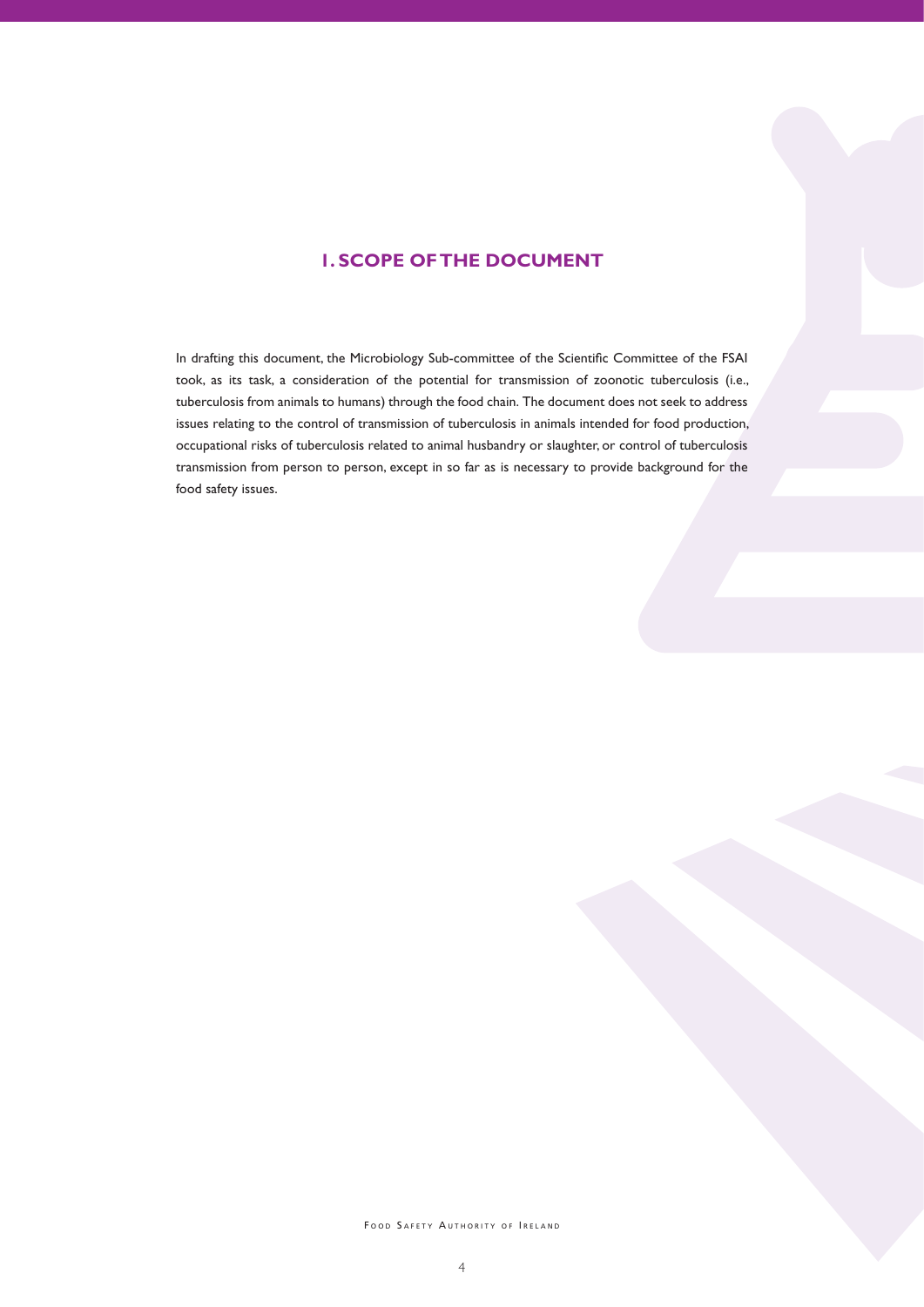## **2. INTRODUCTION**

#### **2.1 Tuberculosis - Defining Characteristics**

Tuberculosis is an infectious disease with distinctive clinical and pathological features. Tuberculosis occurs in humans and many animal species including species of animals used for production of food (milk or meat) for human consumption (cattle, sheep, goats and deer). The principal microorganism associated with human tuberculosis is *Mycobacterium tuberculosis*. *Mycobacterium bovis* is the causative agent of tuberculosis in animals used for production of food and accounts for a relatively small proportion of human cases of tuberculosis reported in Ireland. Infection with these microorganisms is chronic and the infected human host may remain entirely asymptomatic or may have mild to moderate illness that does not come to medical attention for long periods. In a proportion of human or animal hosts infected with these microorganisms, the infection may ultimately progress to severe systemic illness. Pulmonary disease is the classical feature and ultimately the disease may progress to death of the host if untreated. The classical pathological feature of the disease in humans is the caseating granuloma.This is an organised aggregation of macrophages surrounding an area of caseous necrosis.

Classically,tuberculosis is suspected in humans because of clinical features of chronic cough,weight loss and signs detected on clinical examination of the chest. In human medicine, characteristic radiological features may support a clinical suspicion of tuberculosis,or radiological features may raise the possibility of tuberculosis in a person in whom it was not suspected prior to radiological examination.Tuberculosis may also be recognised in humans or animals by observation of characteristic macroscopic findings on *post-mortem* examination and by microscopic features of granulomatous inflammatory changes in tissues or lymph nodes on histopathological examination of specimens obtained *ante-mortem* or *postmortem*. Mycobacteria may be observed on histopathological examination of appropriately stained tissue sections, but the specific species of *Mycobacterium* present cannot be definitively identified by this means.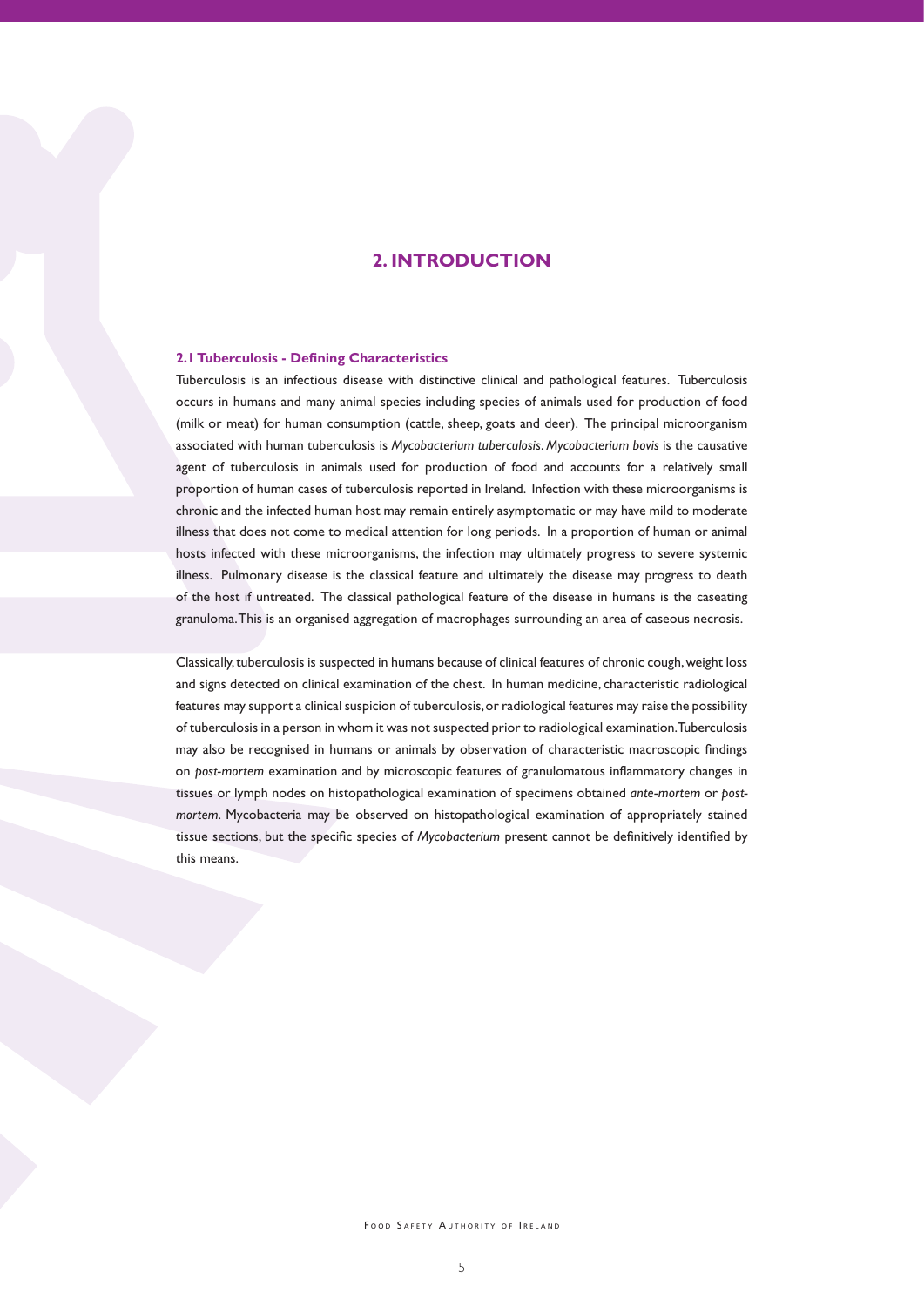#### **2.2 Microbiology**

The genus *Mycobacterium* comprises more than 70 species. Many species of mycobacteria occur in the environment and are rarely associated with disease in humans or animals. A number of species of mycobacteria are important pathogens of animals or humans. Human tuberculosis is chiefly associated with infection with the species *Mycobacterium tuberculosis*, although *M. africanum* is also important in some regions. Tuberculosis in bovines and many other animal species is primarily associated with infection with *Mycobacterium bovis*. *M. tuberculosis*, *M. bovis* and *M. africanum* together with *Mycobacterium microti* (associated with infection of rodents) form a very closely related phylogenetic group and may be referred to collectively as the *M. tuberculosis* complex (MTBC). Human infection with members of the MTBC produces an indistinguishable clinical picture and the individual species cannot be distinguished from each other based on microscopic examination of stained tissues or other clinical specimens. Determination of which species is responsible for infection in a particular case normally requires culture of the microorganism in the laboratory. Culture of the infecting microorganism remains the gold standard for diagnosis of infection with the MTBC; however, the process may take weeks, as the microorganisms grow slowly *in vitro*. In a significant proportion of cases of human tuberculosis, although there is sufficient clinical and radiological evidence to establish a diagnosis of tuberculosis, it is not possible to culture the pathogen from any clinical specimen and microbiological confirmation of the diagnosis is not achieved. Identification of the particular species involved may now also be accomplished by molecular methods. Sub-typing of members of a particular species is also possible using molecular methods and such techniques may assist in the detection of relationships between microorganisms isolated from different sources.

Well-standardised methods for examination of specific foods for the presence of *M. bovis* have not been developed. While there is no reason in principle why the methods used for culture or molecular detection of *M. bovis* from clinical specimens might not be adapted for application to foods, at present there is not an accepted laboratory process that would permit certification of a food product as "*M. bovis* – free", or as "free from risk of transmission of zoonotic tuberculosis".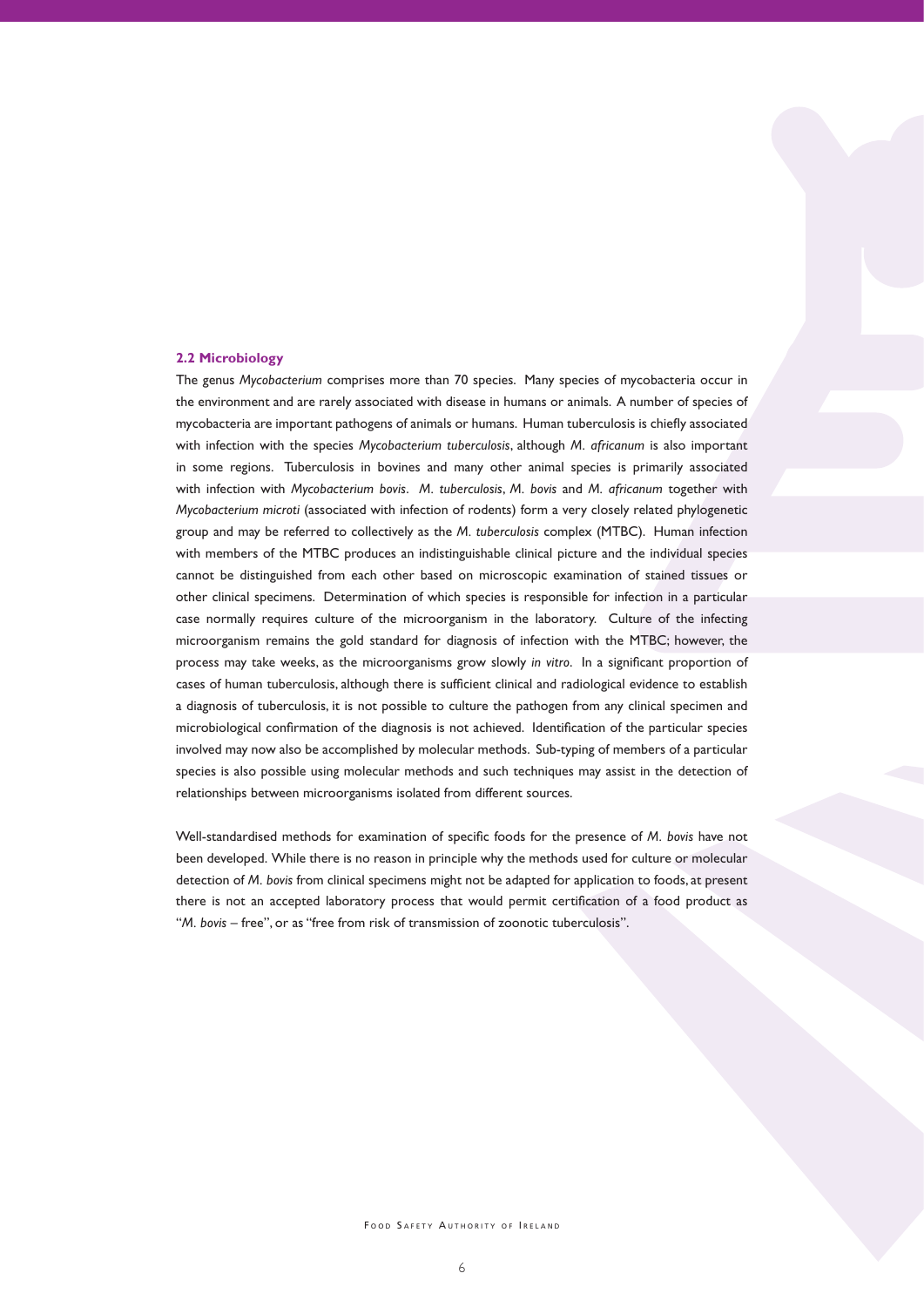#### **2.3 Natural History of Human Infection with the** *M. tuberculosis* **Complex**

When bacteria of the MTBC gain access to tissues they proliferate locally. Local proliferation of microorganisms at the site of access to the tissues is associated with an inflammatory response characterised by infiltration of tissue with macrophages and other cells of the immune system. Macrophages phagocytose the bacteria. Following phagocytosis, macrophages present MTBC antigens to T-lymphocytes, which stimulate the development of an adaptive T-lymphocyte immune response over the subsequent weeks.

In the early stages of infection,before the adaptive immune response is fully developed,the macrophages are not capable of preventing proliferation of the microorganisms within the macrophage. During the period when the adaptive immune response is developing, the macrophages containing proliferating MTBC microorganisms migrate to the lymph nodes that drain the site of initial infection. From there they are carried to the regional lymph nodes. For example, initial infection of the tonsils will result in drainage of MTBC microorganisms to the cervical lymph nodes in the first instance, while initial infection of the lung results in drainage of microorganisms within infected macrophages to the lymph nodes at the hilum of the lung. From the regional lymph nodes the microorganisms may gain access to the blood and can disseminate widely throughout the body.

As the adaptive immune response develops, the stimulated T-lymphocytes interact with the macrophages to enhance the ability of macrophages to inactivate the microorganisms. As the cellular adaptive immune response develops, the cells involved form the characteristic histopathological feature, the granuloma.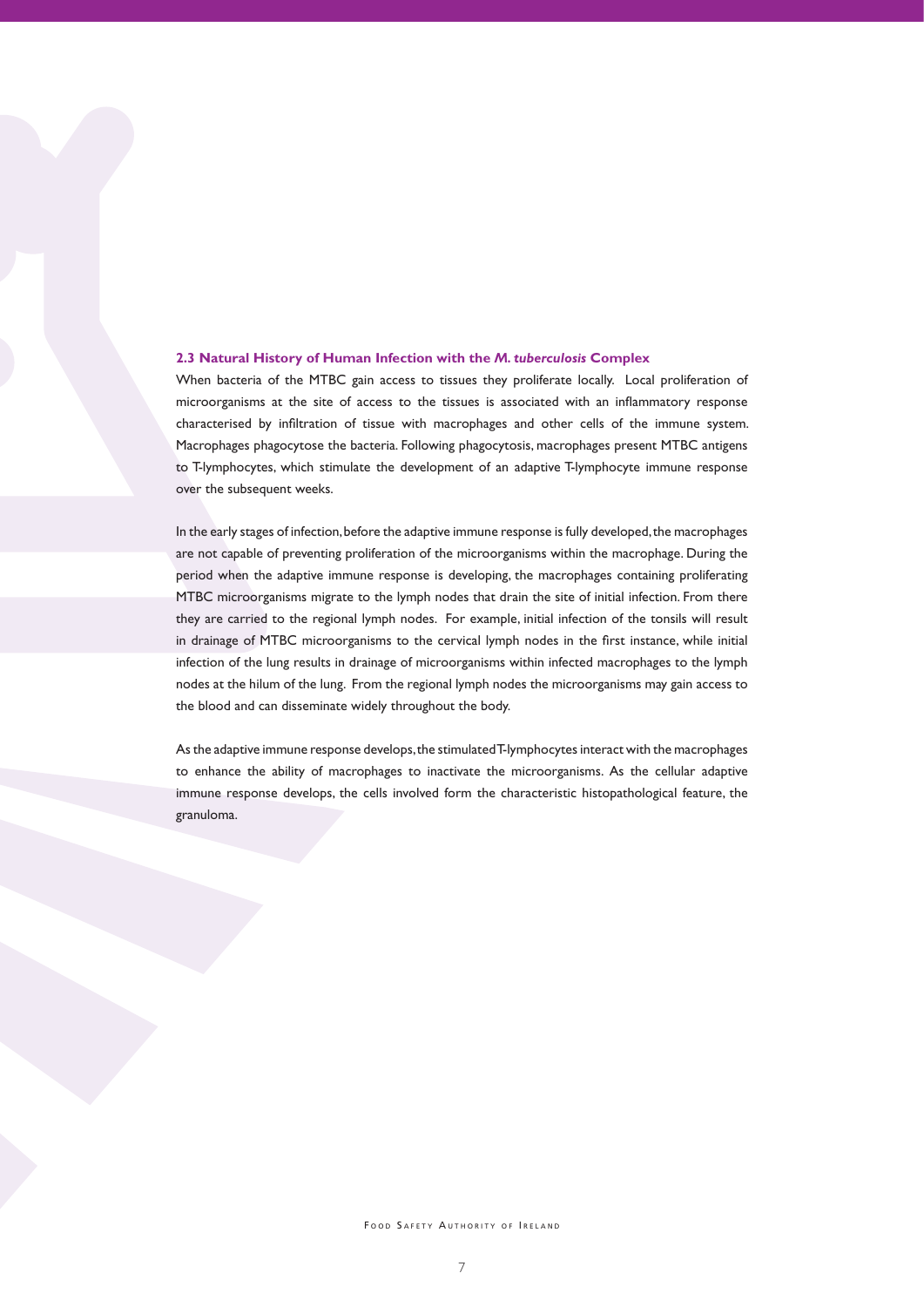Arising from the complex interaction between the MTBC bacteria and the developing immunological response, there are a number of possible clinico-pathological outcomes for the host:

- in a small proportion of infected people (usually the very young infant or those with profound impairment of the cellular immune system), there is no effective immune response and the microorganisms continue to proliferate throughout the body,resulting in relatively rapid deterioration and death. This rapidly progressive disseminated infection is called "miliary tuberculosis"
- in a small proportion of people, a localised, self-limiting disease develops within weeks of initial infection.The classical example of a self-limiting primary infection is tuberculous inflammation of the pleura (pleurisy). The progression of the infection is arrested by the development within about six weeks of infection of a specific cellular immune response. This activates the macrophages to prevent further proliferation of the mycobacteria and resolution of the clinical illness follows
- in the majority of those infected with bacteria of the MTBC, the specific immune response, once developed, effectively controls proliferation of the bacteria before any features of clinical illness develop. This is asymptomatic primary infection. In those in whom primary infection is asymptomatic, the microorganism may not be completely eradicated but may remain viable in the tissues for many years.This is referred to as "latent" infection
- in a minority (perhaps 5 to 10%) of infected people in whom the cellular immune response initially succeeds in containing the infection, the immunological defences fail after a period of months or years. The bacteria then recommence proliferation. In general, immunological failure is not total.The resulting process is one of chronic tissue destruction, wasting and declining health over months or years. This chronic progressive form of tuberculosis is referred to as "secondary tuberculosis".The lung (pulmonary tuberculosis) is the organ most commonly affected (approximately 2/3 of such cases). Clinical features include persistent cough, weight loss, fever, and night sweats. Ultimately, secondary tuberculosis progresses to death in most cases in the absence of effective anti-tuberculosis chemotherapy.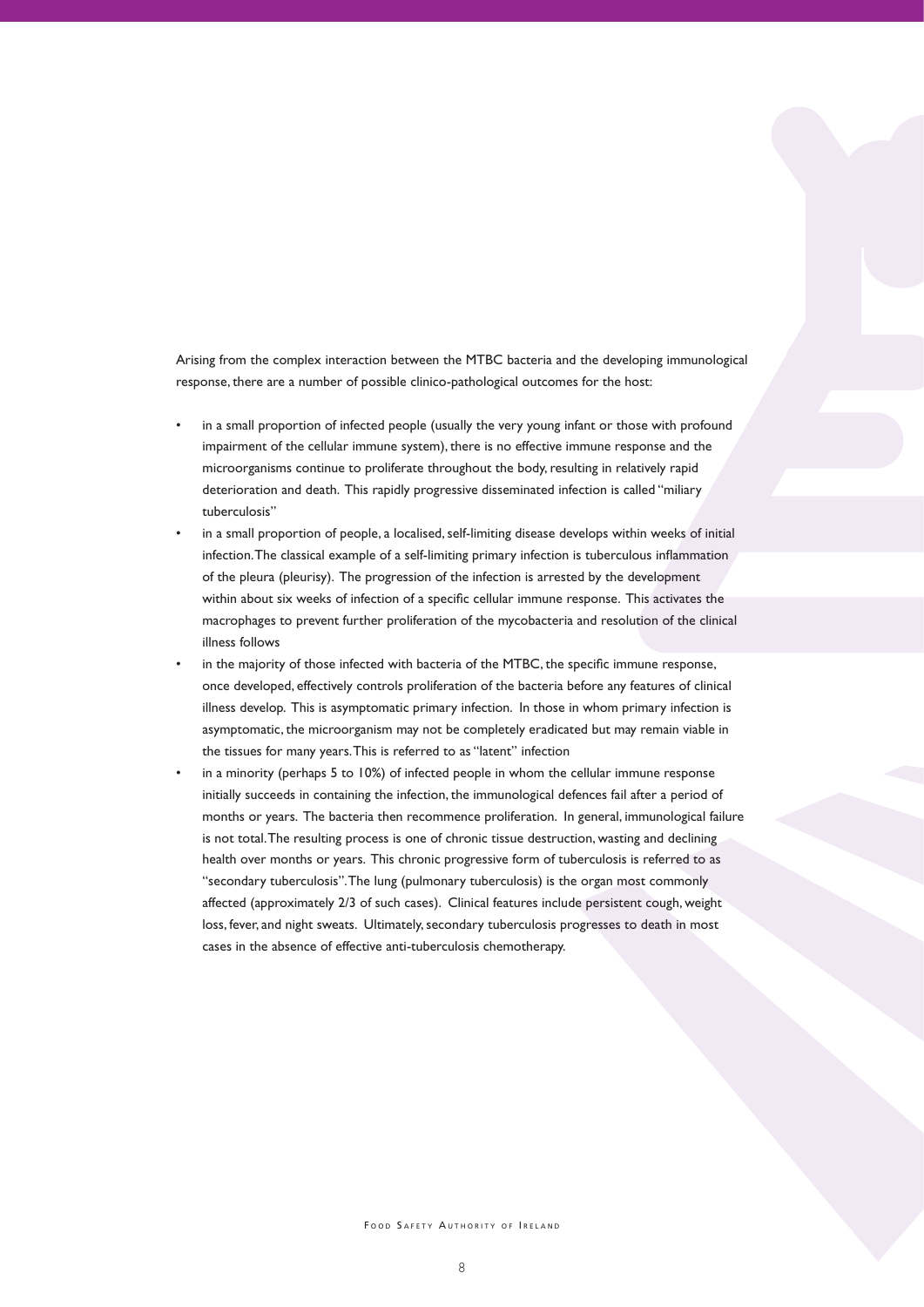In summary,most people (possibly 90%) infected with MTBC microorganisms never develop any clinical illness related to the infection. A small proportion of those infected develop a rapidly progressive disease (miliary tuberculosis) within weeks or months of infection and a further proportion develop chronic progressive disease months or years after an initial infection. Those in whom the chronic progressive form of tuberculous pneumonia develops are the principal source of infection for humans as they may shed large numbers of microorganisms into the environment in infectious aerosols.

#### **2.4 Epidemiology of Human Tuberculosis in Ireland**

Human tuberculosis had been steadily declining in Ireland over the last 20 years but in recent years the decline in notifications has stopped (see Figure 1).



#### **Figure 1. Notification of Tuberculosis, Ireland 1991-2004**

From a trough in 2001 of 381 cases (representing an incidence rate of 9.7 cases per 100,000 population) there has since been a slight increase with 408 cases reported (or 10.4/100,000) in 2002, 407 (or 10.4/100,000) in 2003 and 432 (or 11/100,000) in 2004 (HPSC, 2006).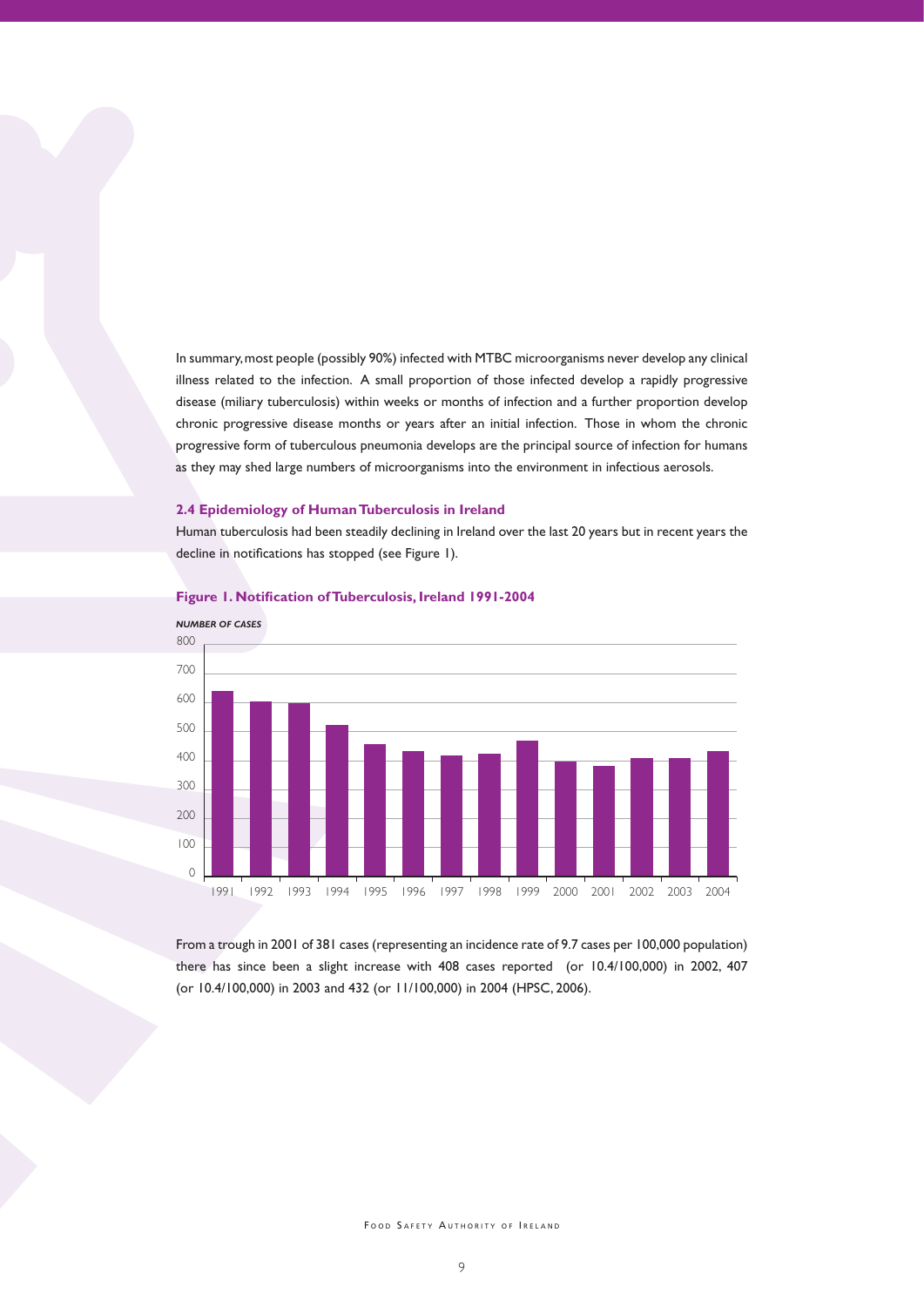*M. bovis* is not a common cause of tuberculosis in humans in Ireland. Between 2000 and 2004, 55% to 65% of all cases of tuberculosis were confirmed by culture of the infecting microorganism in the laboratory. On average, between 1 and 4% of these cultured isolates of the MTBC are identified as being *M. bovis* (see Table 1) (HPSC, 2006).

| Table 1. Cases of Human Tuberculosis Confirmed on Culture as Due to M. bovis,<br>2000-2004 |       |                                                           |  |  |
|--------------------------------------------------------------------------------------------|-------|-----------------------------------------------------------|--|--|
| Year                                                                                       | Cases | <b>Percentage of culture</b><br>positive isolates of MTBC |  |  |
| 2000                                                                                       |       | 0.9                                                       |  |  |
| 2001                                                                                       |       | 3.3                                                       |  |  |
| 2002                                                                                       |       | 2.9                                                       |  |  |
| 2003                                                                                       |       | 2.0                                                       |  |  |
| 2004                                                                                       |       | 1.8                                                       |  |  |
| HPSC (2006)                                                                                |       |                                                           |  |  |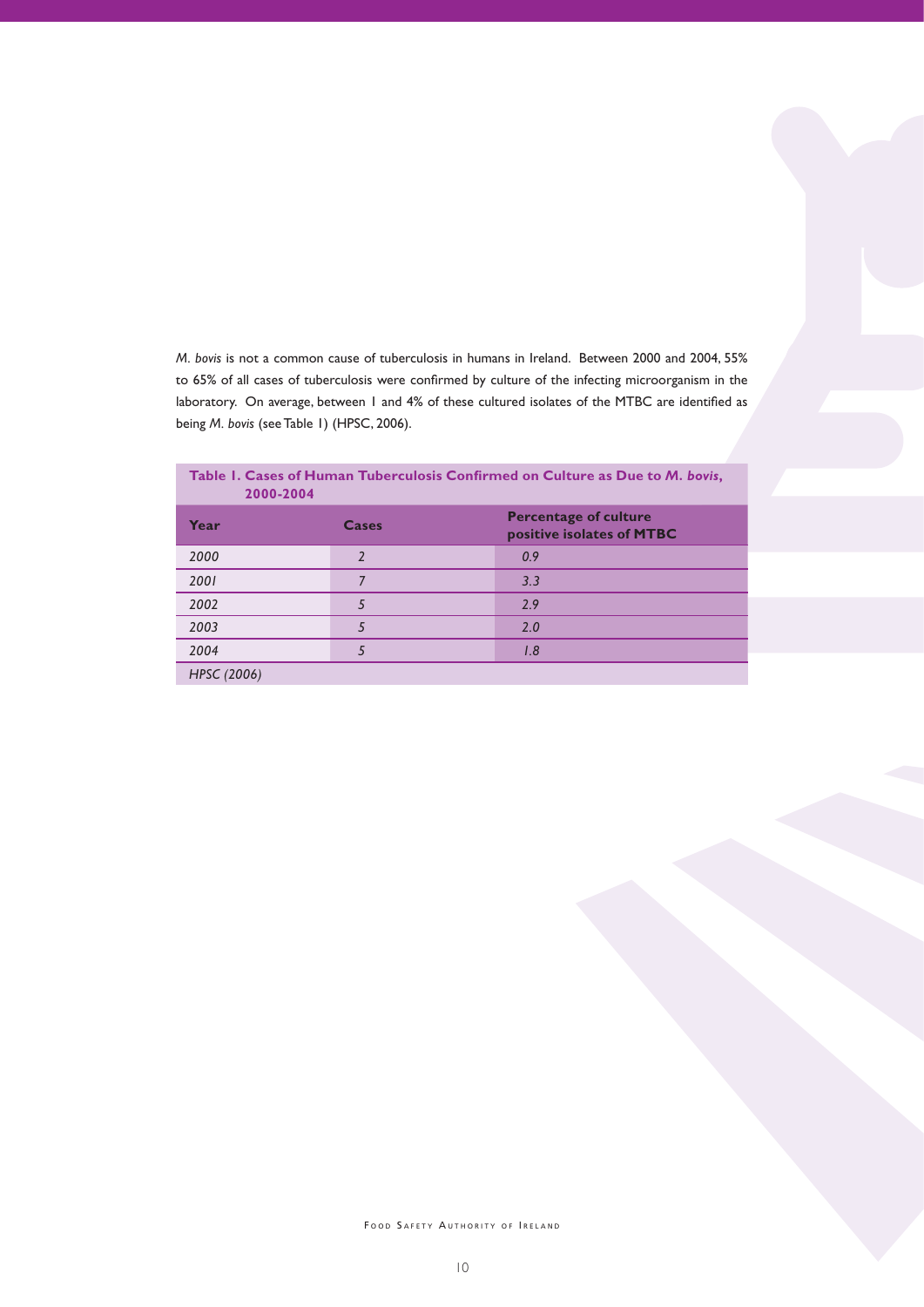# **3. ZOONOTIC TUBERCULOSIS**

#### **3.1 Natural History of Tuberculosis in Animals**

The natural history of zoonotic tuberculosis has been best studied in cattle, although the progression and outcome of infections are probably similar in most species of animal used for food production in this country. As with human infection, access of *Mycobacterium bovis* to the tissues is followed by an initial macrophage response that is not, however, sufficient to prevent proliferation of the microorganism. Dissemination of the mycobacterium to local and regional lymph nodes may be followed in rare cases by bloodborne spread to other organs.

In animals with clinical manifestations of tuberculosis, the respiratory tract and draining lymph nodes are the principal *foci* of disease. Clinical manifestations and pathological lesions may also be observed in other organs (liver, spleen, kidney, mammary gland and bone marrow) and their associated lymph nodes, particularly in advanced disease.

The route of infection in most animals is via the respiratory tract. Less commonly, *M. bovis* may also gain entry via the pharynx or gastrointestinal tract. The principal source of infection is shedding of *M. bovis* by infected animals. *M. bovis* is excreted intermittently throughout all stages of the disease and in particular during its advanced stages, when pulmonary lesions discharge *M. bovis* into the bronchi and the upper respiratory tract in considerable numbers. Exhalation of the bacillus follows. Likewise, after infective sputum is swallowed, *M. bovis* is excreted in the faeces and, with some reduction in numbers, persists in the excreta and in the contaminated slurry and environment for 330 days and longer.

In animals, as in humans, pre-clinical infection may be recognised by use of the tuberculin test. This test is based on detection of the specific immunological response to MTBC infection. The test involves intradermal injection of protein antigens derived from *M. bovis* (purified protein derivative, PPD) and inspection three days later for evidence of a local inflammatory reaction at the site of injection. In cattle, PPD is administered in parallel with administration at an adjacent site of protein derived from another species of mycobacterium that is commonly present in the environment (viz. *Mycobacterium avium*). In cattle, interpretation of the tuberculin test is based on measurement of any alteration in skin fold thickness at the site of administration of *M. bovis* PPD and at the site of administration of the comparator antigen, three days after administration of PPDs. Comparison of any increase in the skin fold thickness at the *M. bovis* PPD site with that at the site of administration of the *M. avium* antigen, relative to the initial measurements, is the basis of interpretation. A positive reaction is indicative of infection with *M. bovis*. Animals with a positive tuberculin test are referred to as "reactors". All herds are required to have an annual test for tuberculosis carried out on all the animals within the herd – each year approximately ten million animal tests are carried out. This level of testing ensures that there is little opportunity for the development of advanced cases of tuberculosis in cattle, thus minimising this possible source of infection for humans. The tuberculin test has some limitations.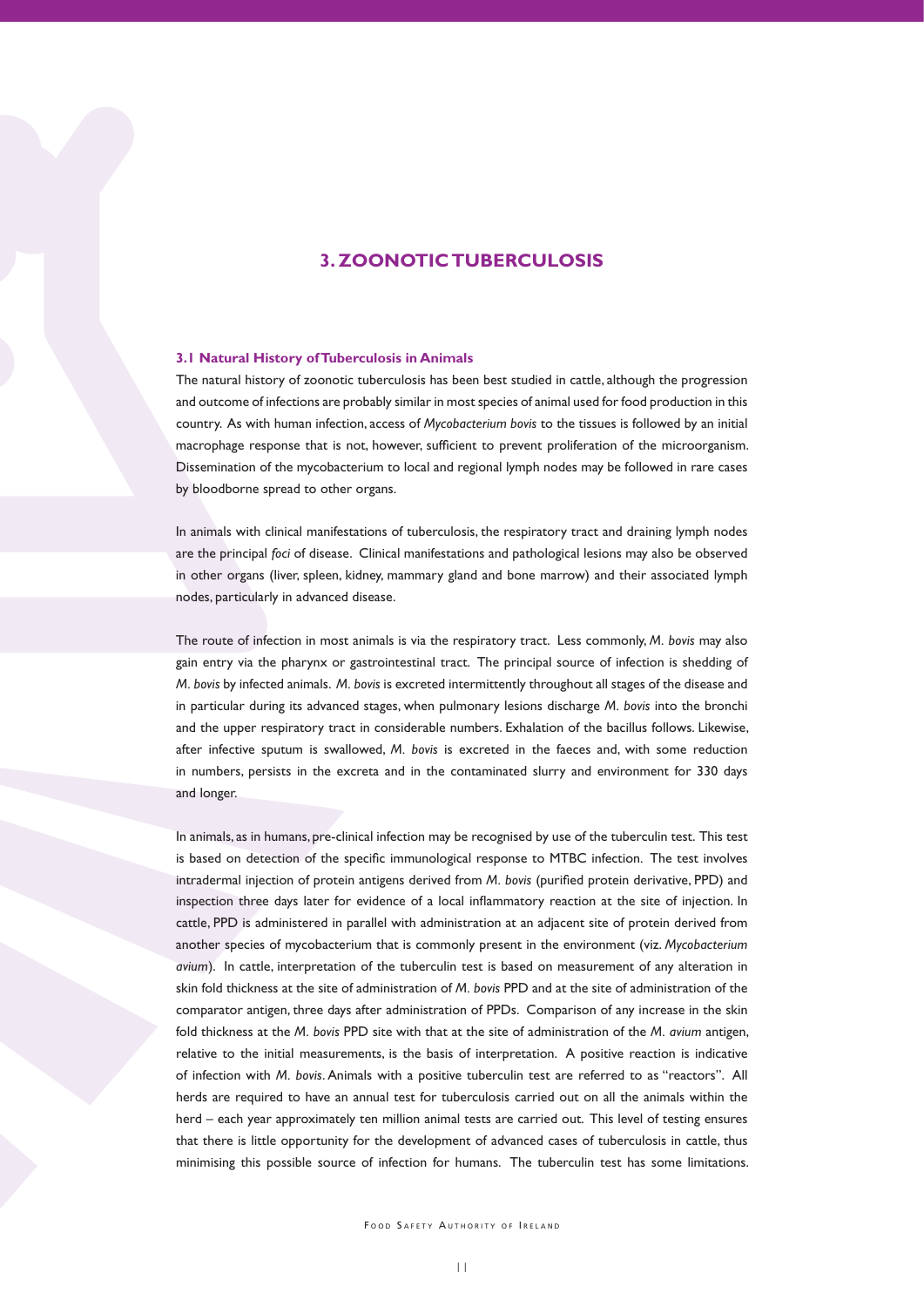Very recent infection (during the weeks immediately preceding the test) may not have resulted in the development of the specific immune response to a detectable level at the time of testing (false negatives). In practice, each year a number of cattle presented for slaughter that were negative at their most recent previous tuberculin test, show evidence of tuberculosis on *post-mortem* inspection. In 1997, 1,700 non-tuberculin reactor cattle were found to have tuberculosis at *post-mortem* inspection; this number had increased to 2,264 in the year 2005. This represents a very small percentage (less than 0.002%) of cattle slaughtered each year.

Conversely, not all reactor animals have tuberculous lesions detected on routine *post-mortem* examination. A proportion of these animals may represent false positive tuberculin tests; however, it is acknowledged that the routine *post-mortem* examination is not a perfect instrument and that discrete tuberculous lesions may go undetected in up to 60% of reactors. It is also recognised that *M. bovis* may be isolated on culture from lymph nodes that appear normal on gross pathological inspection.

The tuberculin test is valuable in the control of zoonotic tuberculosis because early recognition of preclinical infection in animals intended for food production and early removal of infected animals from the herd eliminates a future source of infection for other animals and for humans.

#### **3.2 Epidemiology of Zoonotic Tuberculosis in Ireland**

Tuberculosis remains a major animal health problem in Ireland. Most control efforts are focused on cattle and it is for this species that the best epidemiological information is available. Data on the stocking density of standard bovine reactor animals and of animals with visible lesions per  $km^2$  indicate that the occurrence of tuberculosis in cattle in Ireland is highly localised. In 2005, a particular focus was evident both in the western central and south western counties (Figure 2).

In each year since 1997, approximately 10,000 herds have been restricted due to the diagnosis of tuberculosis in cattle. Tuberculosis in herds may be identified (i) by detection of reactor animals at the annual tuberculin test, conducted on every herd in the State,(ii) at tests on herds currently considered to be at particular risk, or (iii) as a result of meat plant surveillance. In 2006,some 24,200 cattle were removed as tuberculin reactors.

Although there is much less complete information available for other animal species, infection with *M. bovis* does occur in other domestic and wild animals including goats, sheep, badgers and deer.

Consideration of the routes of transmission of zoonotic tuberculosis to cattle, of policies relating to the control of bovine tuberculosis and of reasons for the difficulties in controlling tuberculosis in cattle in Ireland, is outside the scope of this document.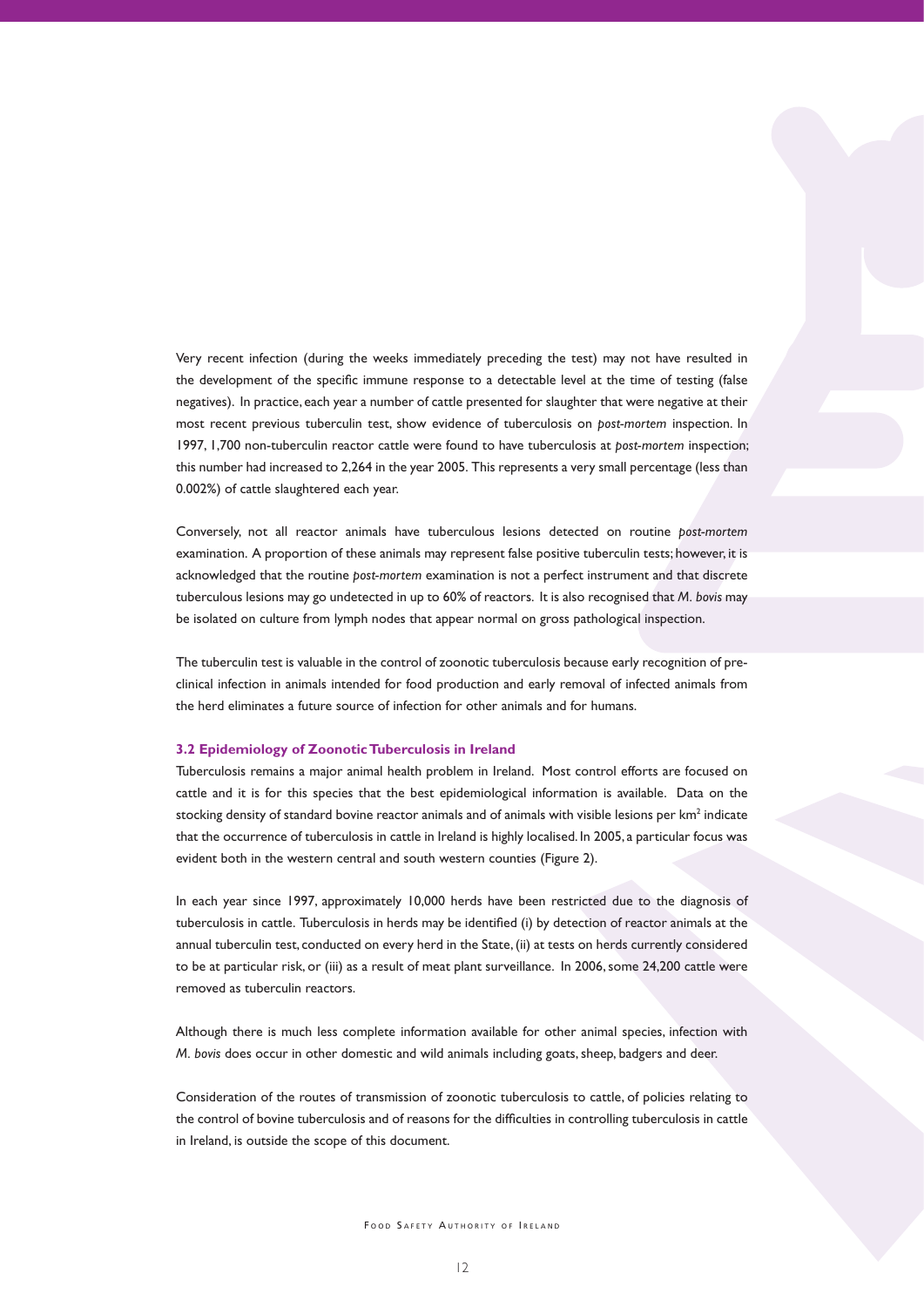



Source: CVERA, UCD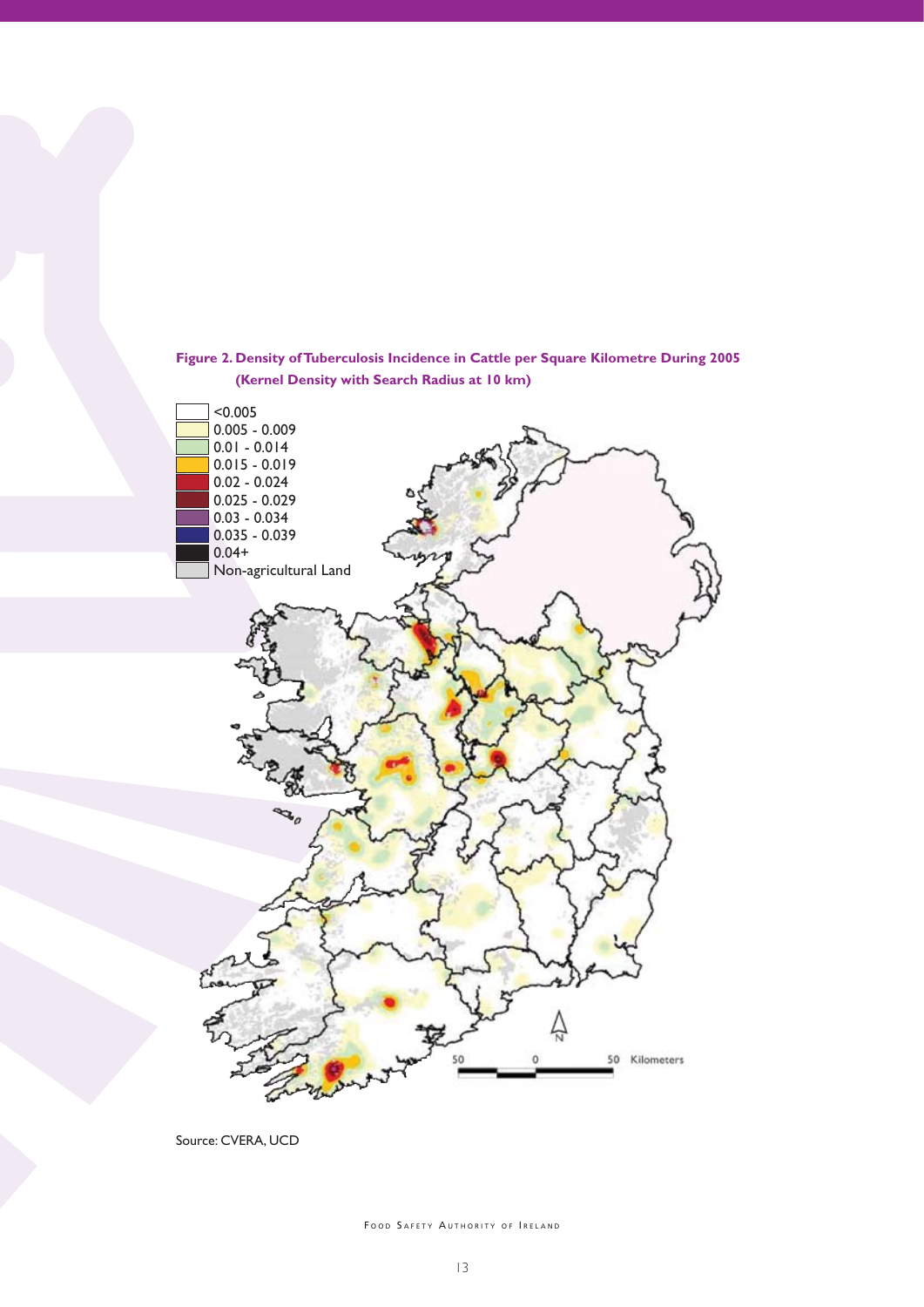# **4. LEGISLATION AND CONTROLS GOVERNING USE OF PRODUCTS DERIVED FROM TUBERCULIN REACTOR ANIMALS AS FOOD**

#### **4.1 Zoonotic Tuberculosis: Milk and Dairy Products**

There is general agreement that the most critical and most effective control measure to prevent transmission of zoonotic tuberculosis through milk is pasteurisation or other effective heat treatment of milk prior to human consumption or further processing. Currently, a small number of Irish herds supply milk to cheesemakers who produce cheese from unpasteurised milk.

Regulation (EC) No 853/2004 of the European Parliament and of the Council of 29 April 2004 laying down specific hygiene rules for food of animal origin<sup>1</sup> prohibits milk of reactor animals from entering the food chain from the time tuberculosis has been diagnosed.However,milk from non-reactor animals in the same herd can be used for consumption or the manufacture of dairy products on condition that this milk is first heat treated.Therefore, this legislation prohibits the use of milk in the unpasteurised state from an officially positive bovine tuberculosis herd for the manufacture of milk or dairy products such as cheese.As an additional risk communication device, Regulation (EC) No 853/2004 also requires that unpasteurised dairy products, like cheeses, are labelled 'made with raw milk' so that the consumer can see that the milk used to make the product has not been heat treated.

Programmes for the early detection and elimination of *M. bovis*-infected cattle represent a safeguard against milkborne transmission of *M. bovis*, by ensuring that infected animals are removed from milkproducing herds once they are diagnosed. Goat herds kept for milk production, which are kept on holdings which also contain cattle,are legally required to be inspected and tested for bovine tuberculosis. In addition, consequential testing of goats is normally performed if the goats are in contact with a cattle herd known to be infected with *M. bovis*. In other cases where goats,sheep or other species are kept for milk production on holdings on which cattle are not kept, Regulation 853/2004 requires that raw milk must come from a herd or flock that is regularly checked for tuberculosis under a control plan that the competent authority has approved.

<sup>1</sup> Enacted in Irish law by S.I. No. 910 of 2005 as amended.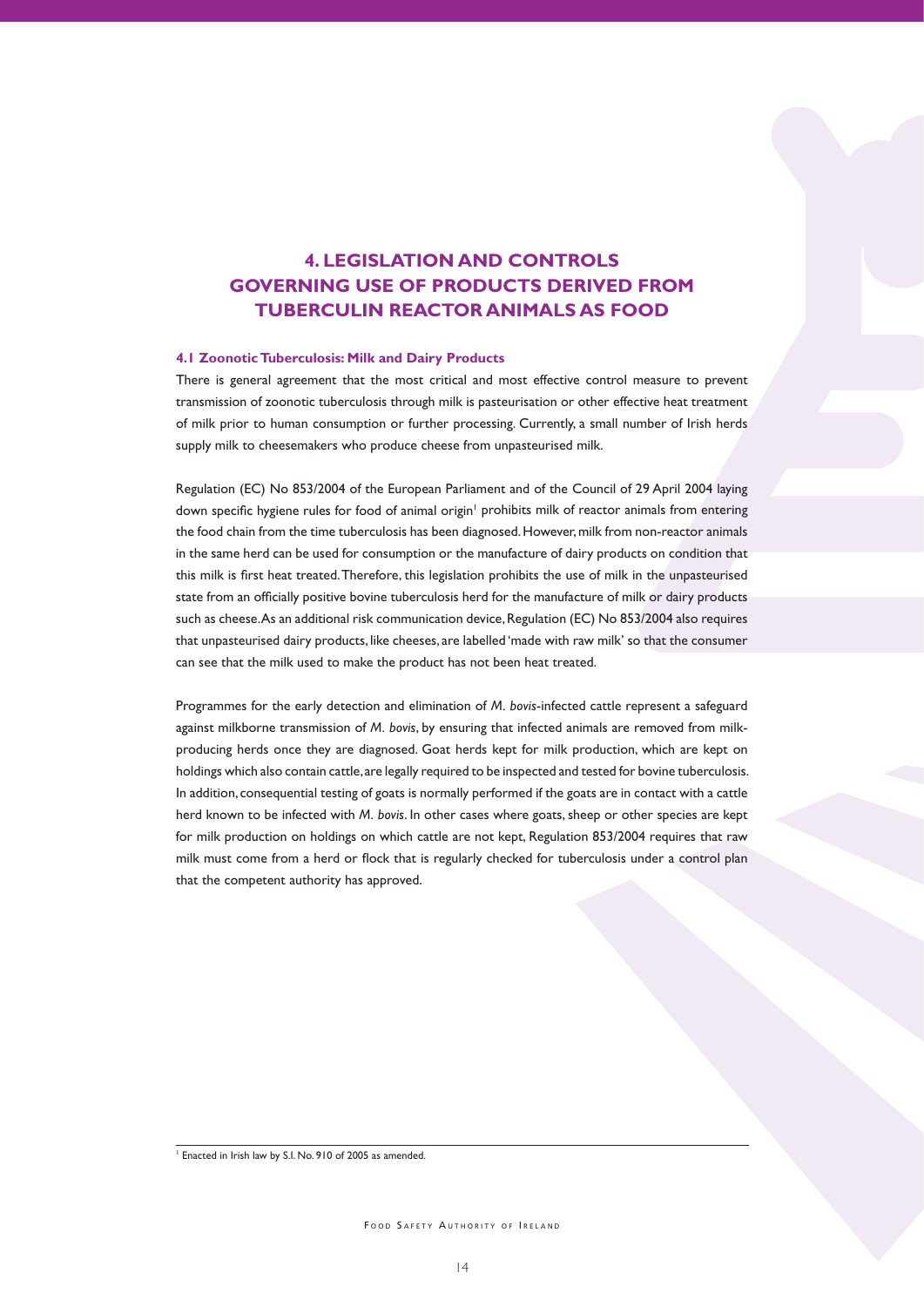#### **4.2 Zoonotic Tuberculosis: Meat**

All animals entering the food chain are subjected to *ante-mortem* and *post-mortem* inspection. In the case of cattle, a tuberculin test must have been performed in the course of the 12 months prior to presentation for slaughter. In the absence of such a recent tuberculin test, the cattle are rejected for slaughter and returned to the farm of origin. As reactor cattle are considered likely to be infected, they are slaughtered separately at the end of each day to facilitate a more detailed inspection of the carcass for evidence of tuberculosis.

If an animal is clinically healthy at *ante-mortem* inspection and has no visible tuberculous lesions on *post-mortem* examination, the carcass is passed as fit for human consumption irrespective of whether or not it is a tuberculin reactor. There are no barriers to trade in this meat within Ireland or within the European Union. In the event that tuberculous lesions are detected in a lymph node draining one organ or part of the carcass only (for example, a fore quarter), that part of the carcass is declared unfit for human consumption. In the event that tuberculous lesions are detected on *post-mortem*  examination in two or more organs or regions, the entire carcass is considered unfit for human consumption and is sent for destruction.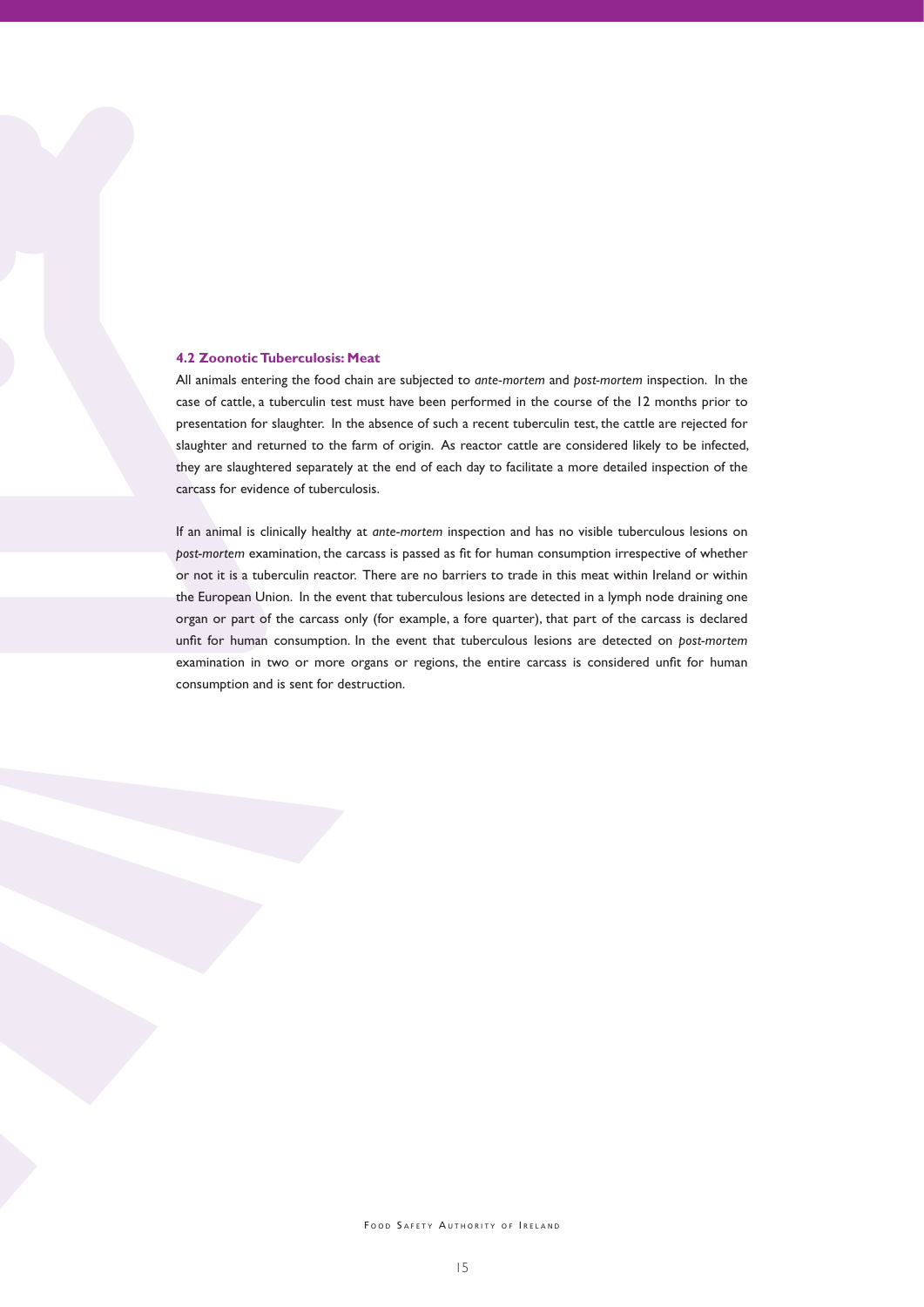# **5. POTENTIAL FOR HUMAN ACQUISITION OF TUBERCULOUS INFECTION FROM ANIMALS THROUGH THE FOOD CHAIN**

#### **5.1 Potential for the Transmission of Zoonotic Tuberculosis via Milk and Dairy Products**

As outlined earlier,infection of the mammary gland may occur and may occasionally result in tuberculous mastitis leading to contamination of milk within the mammary gland. Shedding of *M. bovis* in oral/ respiratory secretions and in faeces may occur earlier in the course of infection and before a clinical diagnosis of tuberculosis is suspected. Expressed milk may become contaminated with *M. bovis* from faeces or secretions. In the past, the principal route of human infection with *M. bovis* in the general population was via ingestion of raw cow's milk contaminated with *M. bovis*, rather than by inhalation. Human infection with *M. bovis* by the alimentary route is now very uncommon in Ireland.

Properly controlled heat treatment of milk, e.g. pasteurisation, inactivates *M. bovis* and this treatment has had a major impact on reducing the importance of milk as a vehicle of transmission of *M. bovis*. Programmes for screening of cattle (and goats in contact with cattle) for *M. bovis* infection by tuberculin testing, as well as regular checks on registered sheep flocks and other goat herds kept for milk production for tuberculosis under a control plan approved by the competent authority, provide additional safeguards as they facilitate early detection and removal of infected animals.As mentioned earlier, under existing policies, reactor animals are removed and slaughtered, thereby reducing any likelihood of contamination of milk at source.

There are two principal concerns with respect to the potential transfer of *M. bovis* via milk.These are the consumption of contaminated, unpasteurised milk and consumption of dairy products made from contaminated, unpasteurised milk.

- 1. Consumption of unpasteurised milk on the farm represents a hazard in relation to *M. bovis<sup>2</sup>*. Pasteurisation of milk is a well-established and readily controlled intervention to prevent transmission of this and other infections by milk and dairy products.Where people wish to consume milk produced on their own farm, the use of small-scale domestic pasteurisation units can reduce the risk of milkborne infection with *M. bovis*. It is important that such pasteurisation units be properly operated and maintained.
- 2. Consumption of dairy products made from unpasteurised milk represents a hazard in relation to *M. bovis* to a potentially wider population.The most common dairy product made from unpasteurised milk is cheese. However, the effect of the cheese production process on the viability of *M. bovis* is not well defined.Validated laboratory methods for the detection of viable *M. bovis* in milk or dairy products are not routinely available.Therefore, there is no practical way to assure that cheese made from unpasteurised milk can be considered "free of *M. bovis*".

<sup>2</sup> Consumption of unpasteurised milk on the farm represents a hazard not only in relation to *M. bovis*, but also in relation to other pathogenic bacteria, e.g., *Campylobacter* spp. and verotoxigenic *E. coli*.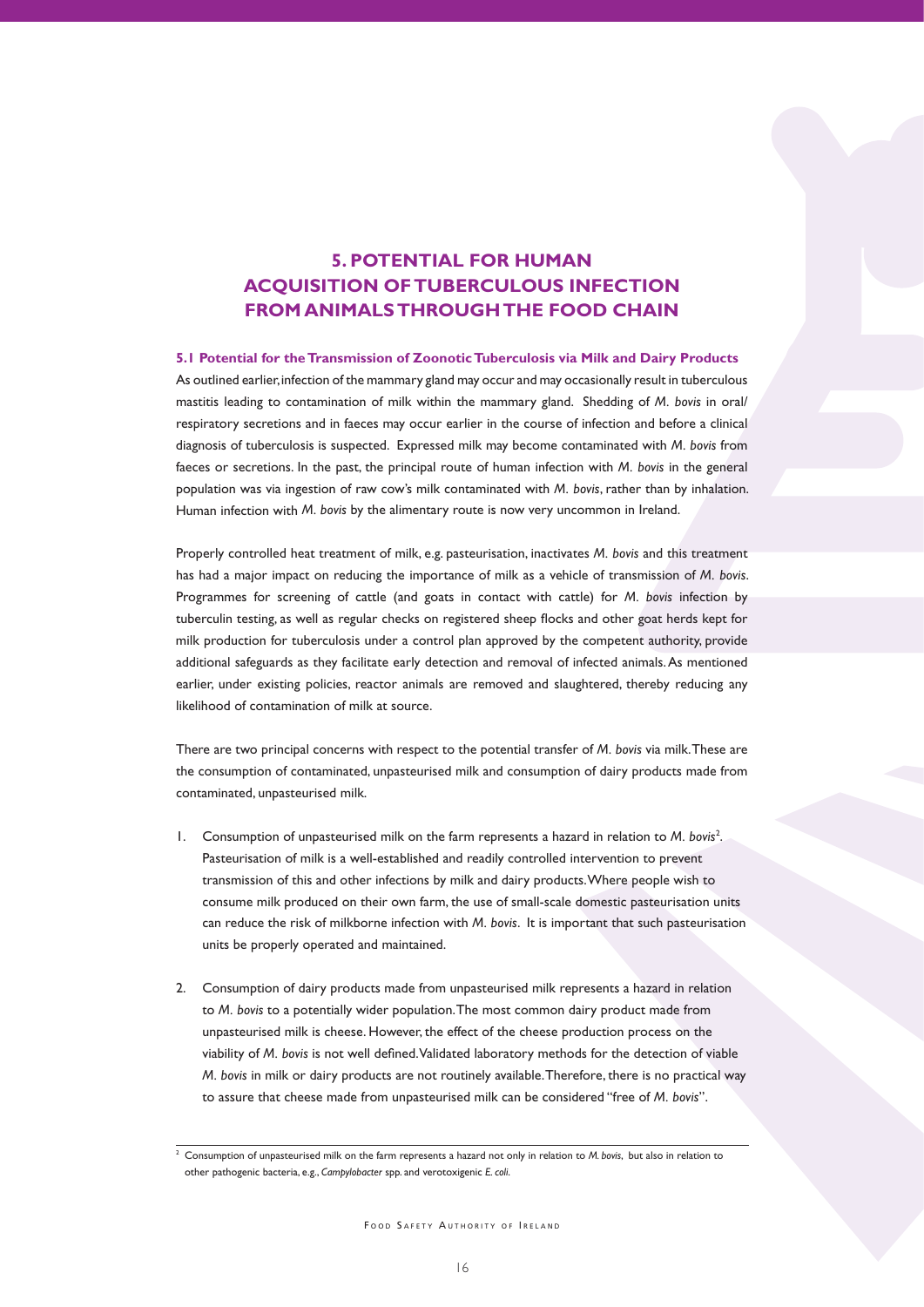In the event that *M. bovis* infection is detected in a herd, it is not possible to determine precisely at what point in time infection was introduced into the herd. The infection may have occurred at any time since the previous tuberculin test. Indeed, the infection may have occurred during the weeks immediately prior to the most recent negative tuberculin test. As outlined previously, a period of weeks may have elapsed between the time of infection and the time to development of positive reactor status.

When a tuberculin test, conducted on a herd that had, until recently, been classified as an "officially tuberculosis free herd"3 discloses a new positive tuberculin test result on an animal or animals, the herd is then "restricted"<sup>4</sup>. It is clear that such a restricted herd is not a suitable source of milk for the production of cheese from unpasteurised milk.

In cases in which a herd previously used as a source of milk for the production of cheese without prior pasteurisation of the milk is newly "restricted", there may be an amount of cheese in storage that was made from milk collected at a time when the herd was "officially tuberculosis free". Similar situations arise when tuberculosis is diagnosed in a goat herd or sheep flock whose milk is used in the raw state for the production of cheese. Decisions as to the management of such cheese have been controversial.

Arguments in favour of "withdrawal from trade" of such cheese include the following:

- 1. it is not possible to estimate precisely at what point in time milk from the herd or flock in question became at risk of contamination with *M. bovis*
- 2. in the absence of pasteurisation, there are not sufficient data available to be confident that the cheesemaking process affords sufficient protection to the consumer
- 3. there is no readily available laboratory methodology to certify the product as "free of viable *M. bovis*".

 $^3$  Officially Tuberculosis free bovine herd is defined in Article 2 (d) of Council Directive 64/432/EEC on animal health problems affecting intra-Community trade in bovine animals and swine, as amended.This definition requires herds to comply with Annex A I Paragraphs 1 and 2 of that Directive, as regards testing and freedom fromTB of all animals in that herd.

<sup>4</sup> Restricted holding is defined in Article 2 of the Bovine Tuberculosis (Attestation of the State and General Provisions) Order, 1989 (S.I. No. 308 of 1989) as amended.This definition refers to Article 12 of that Order regarding holdings in which bovine tuberculosis is present, with consequent restrictions on movement of bovine animals or their products from that holding.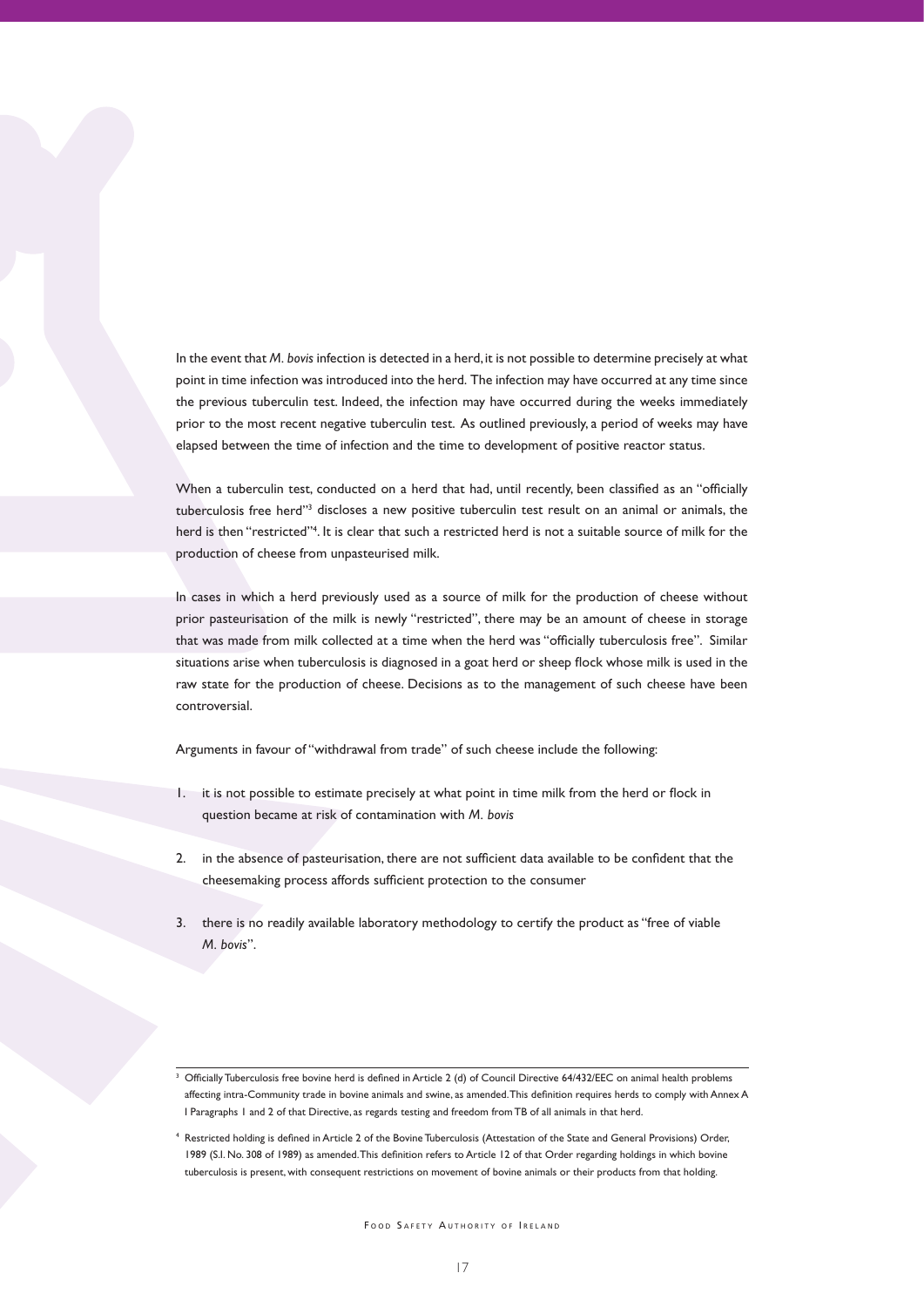On the other hand, it is acknowledged that:

- 1. if any *M. bovis* are present in cheese made from unpasteurised milk, the concentration is likely to be low provided the herd has been subjected to frequent tuberculin testing and that no animals in the herd show any clinical or *post-mortem* evidence of tuberculosis
- 2. available evidence supports the view that zoonotic tuberculosis is now uncommon in Ireland.

#### **5.2 Potential for the Transmission of Zoonotic Tuberculosis via Meat5**

The distribution of tuberculous lesions in cattle at slaughter, and in the other food animals such as pigs, sheep goats and deer, is in general, confined to the lymphatic nodes associated with the head, thorax and, less commonly, abdomen. One or several organs, such as the lungs, liver, spleen, kidneys and mammary gland along with the associated lymph nodes and related serous surfaces (pleura and peritoneum) are other less common sites of infection (Corner, 1994, 2006). Involvement of the muscle mass is rare and is mostly encountered only in the advanced stages of the disease at a time when other tissues show overt signs of tuberculosis (Drieux, 1957).

Specific tissues (namely, lymph node, liver, spleen, kidney and mammary gland) which do not display visible lesions of tuberculosis at *post-mortem* inspection may nevertheless carry *M. bovis*. Drieux (1957) reviewed studies of the isolation of *M. bovis* from skeletal muscle in cattle with advanced tuberculosis.Most, but not all of the investigators cited by Drieux failed to isolate *M. bovis* from muscle or were able to isolate it by guinea pig inoculation only, or infrequently by culture.This suggests that *M. bovis* was present only in low numbers. However, in two of the reports cited by Drieux, *M. bovis* was recovered from muscle in a high proportion of cases studied.

The Advisory Committee on the Microbiological Safety of Food, in its report on *Mycobacterium bovis* to the Food Safety Agency (UK), following a qualitative risk assessment, considered that "the risk, if any, from the consumption of meat sold as fresh meat for human consumption following assessment and action by the MHS staff in UK abattoirs is very low" (Food Standards Agency, 2003).

 $^5$  The legal definition of meat in Point 1.1, Annex 1, Regulation (EC) 853/2004, refers to all edible parts of the animal including blood.The more common meaning of the word meat is with reference to parts of the animal harvested for human consumption, primarily comprised of skeletal muscle, but often containing smaller quantities of other tissue types, such as connective, neural, lymphatic, or vascular tissue. This latter context is used for the purposes of this report.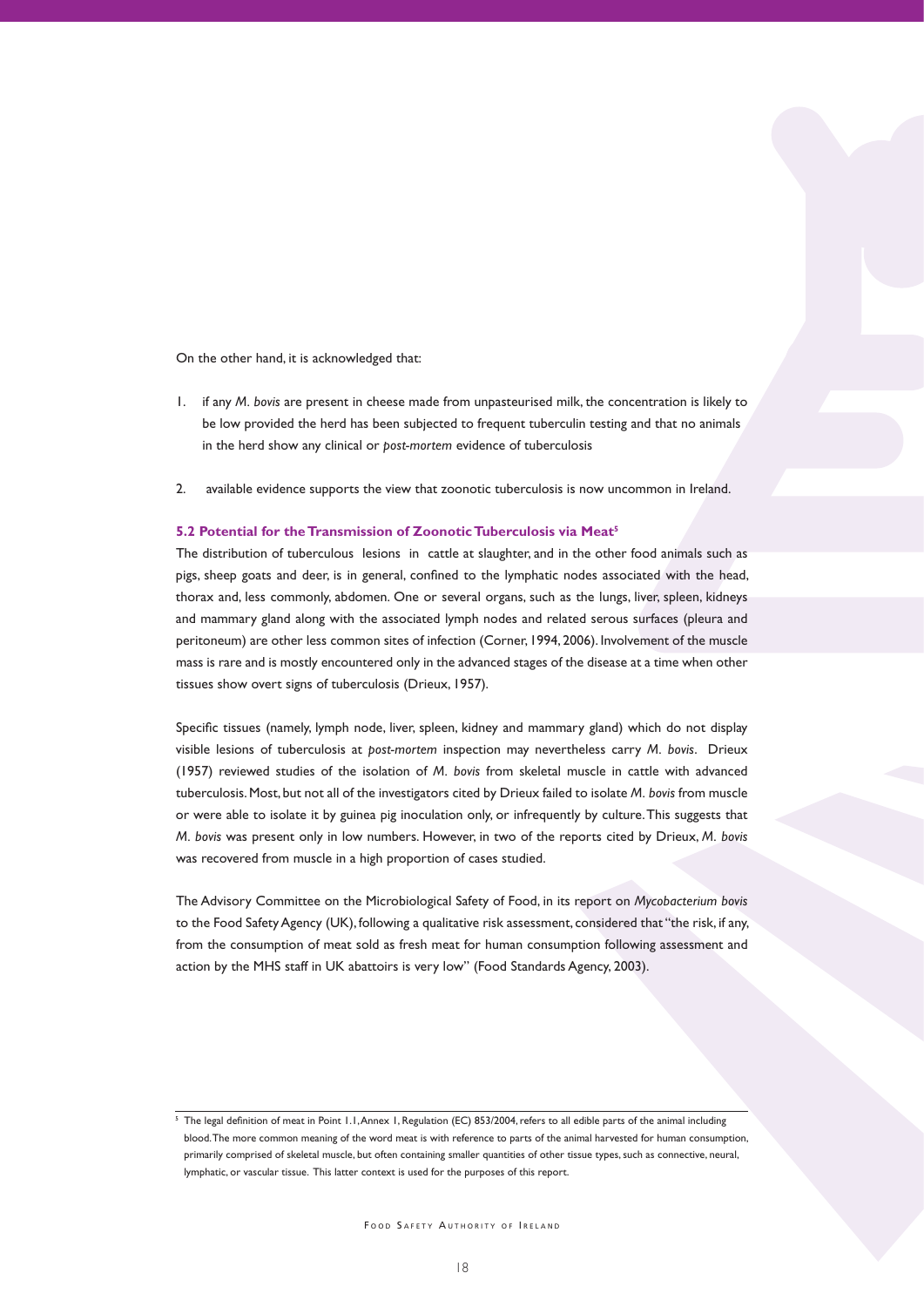On the basis of available evidence, it is reasonable to conclude that the occurrence of viable *M. bovis* in the muscle mass of cattle, and of other food-producing animals infected with *M. bovis*, is uncommon. Recovery of *M. bovis* from organs such as the lungs, liver, spleen, kidneys and mammary gland is more common; in these cases, however, other evidence of infection is likely to be present in the form of visible tuberculous granulomata in the lymph nodes draining these organs.

The scientific information available does not permit a quantitative risk assessment regarding *M. bovis* in meat. In these circumstances, the Microbiology Sub-committee considers, that given historical experience, and taking into account the nature and distribution of tuberculous lesions and of *M. bovis* in infected cattle (Cassidy *et al.*, 1998), deer (Griffin and Buchan, 1994), and other food animals, the existing safeguards (described earlier in this report and which are subject to periodic review) are adequate to protect public health. However, this matter continues to be the subject of review.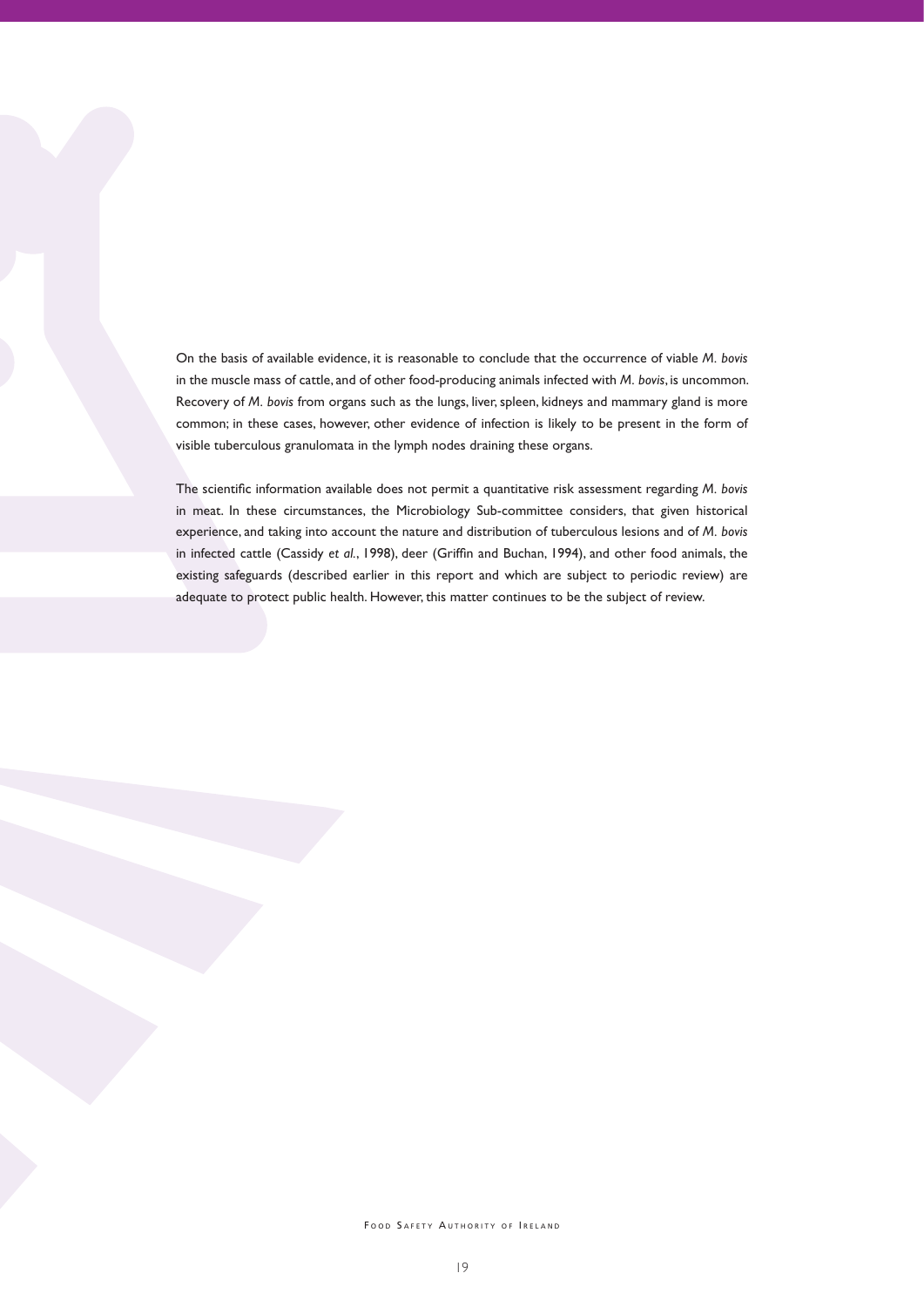## **6. CONCLUSIONS**

- 1. Current information shows that human zoonotic tuberculosis is uncommon in Ireland.
- 2. Transmission of zoonotic tuberculosis through milk derived from infected herds has, in the past, been a major public health problem that was largely solved by the introduction of milk pasteurisation and the programme for the eradication of tuberculosis in cattle.Therefore, there are grounds for concern regarding the continuing consumption of unpasteurised milk and dairy products derived from unpasteurised milk.
- 3. Transmission of *M. bovis* to humans through the consumption of meat has not been documented as a public health concern during surveillance for tuberculosis in many countries over a number of decades.The risk, if any, from the consumption of meat sold as meat for human consumption following official controls conducted by the competent authority in abattoirs in Ireland is very low.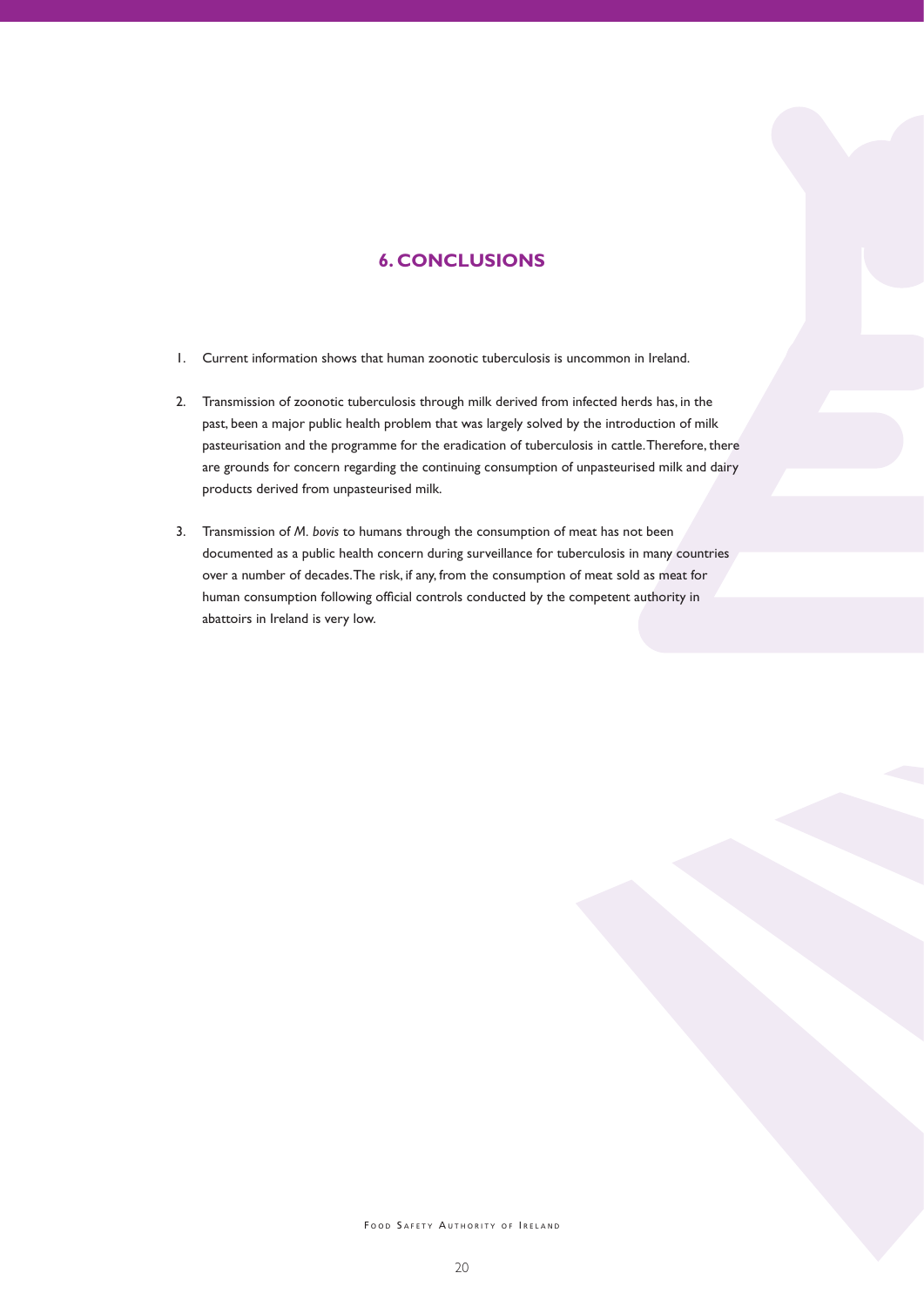## **7. RECOMMENDATIONS**

#### **7.1 Action to Control Zoonotic Tuberculosis**

Efforts should continue to control or eliminate tuberculosis in cattle and other animals used for food production as this may be expected to reduce or eliminate the ultimate source of *M. bovis* infection.

#### **7.2 Prevention of Transmission of Zoonotic Tuberculosis to Humans**

- 1. The critical role of effective, well-controlled pasteurisation in ensuring the safety of milk and dairy products must be continually emphasised and the effectiveness of the pasteurisation process in individual plants should be closely monitored.
- 2. Milk intended to be consumed, or to be further processed, without prior heat treatment, i.e. pasteurisation or equivalent heat treatment, should come from registered herds or flocks that are subject to an official tuberculosis control plan. In the case of cattle, the control plan should include herd inspection and herd testing for tuberculosis every six months to minimise the risk of delay in detecting infected animals. Likewise, goat herds and sheep flocks kept for milk production should be subject to an official tuberculosis control plan that addresses public health concerns in terms of food safety.
- 3. Cheese manufacturers producing cheese from unpasteurised milk should be required to source milk only from registered herds or flocks that are subject to an official tuberculosis control plan.
- 4. Upon detection of tuberculosis in a herd or flock, all cheese made from unpasteurised milk originating from that herd or flock since the most recent herd or flock inspection or negative herd tuberculin test should be regarded as unsuitable for human consumption.
- 5. The practice of informing farmers and farm families of the particular risks associated with the consumption of milk from tuberculosis-positive herds should continue.
- 6. When private domestic consumption of milk, produced on the farm is practised by farm families, the use of effective and well-maintained, small-scale pasteurisation units is recommended.
- 7. Dairy farmers, cheesemakers, their families and visitors to their premises should be advised about the risks associated with the consumption of unpasteurised milk from any animal species.
- 8. At risk population groups should be alerted to the risks associated with drinking unpasteurised milk and consuming dairy products made from unpasteurised milk.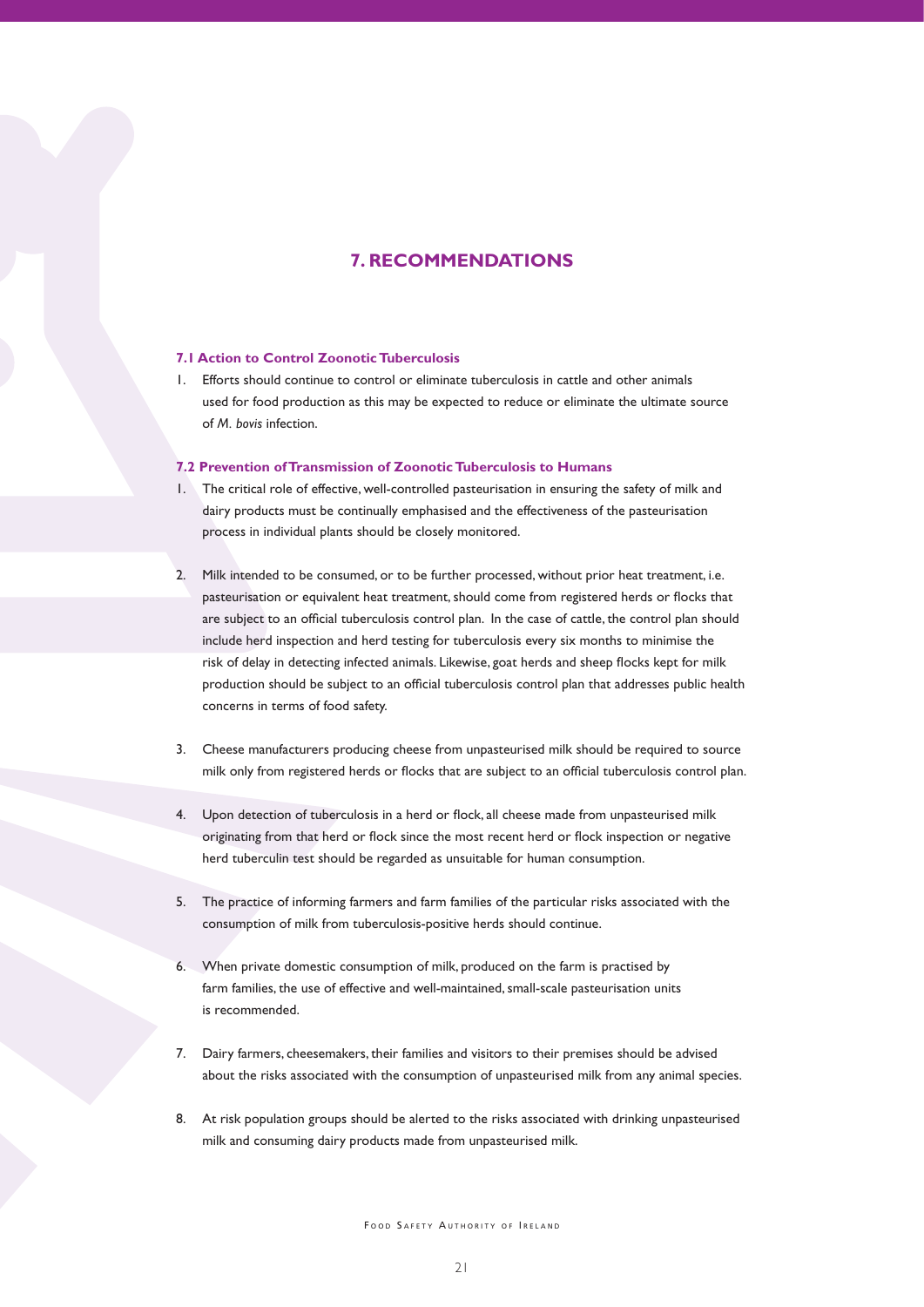- 9. The sale of unpasteurised milk intended for human consumption, originating from all farm animals, should be prohibited.
- 10. The current policy with respect to the controls on the use of beef from tuberculin reactor cattle should continue.
- 11. Auditing of the *ante*-and *post-mortem* inspection of carcasses at abattoirs so as to verify compliance with EU legislation regarding the control and removal, from the food chain, of carcasses or parts thereof, considered unfit for human consumption because of the presence of tuberculosis, or for other reasons, is recommended.

#### **7.3 Research and Information Gathering**

- 1. Nationally, 55-65% of human cases of tuberculosis are confirmed by culture. *M. tuberculosis* complex bacilli isolated from humans are identified to species level to differentiate *M. bovis* from *M. tuberculosis*.This degree of identification is very valuable. It would be of additional benefit if all isolates of *M. bovis* cultured from humans were subjected to detailed molecular typing to determine what, if any, relationships exist between strains of *M*. bovis currently circulating in cattle and other animal species (goats, badgers and deer) and those strains infecting humans.
- 2. Detailed investigation of all laboratory confirmed cases of human infection with *M. bovis*, for evidence of a history of consumption of unpasteurised milk or dairy products made from unpasteurised milk, and residence on farms at any point in their lives, is important and should continue to be performed. Continued, timely availability of this information at a national level (as provided by recent Health Protection Surveillance Centre reports) is recommended so as to ensure a better understanding of the epidemiology of human infection with *M. bovis* in Ireland.
- 3. Development of validated laboratory methods for routine examination of various food matrices, e.g. milk, dairy products and meat, for *M. bovis* is recommended.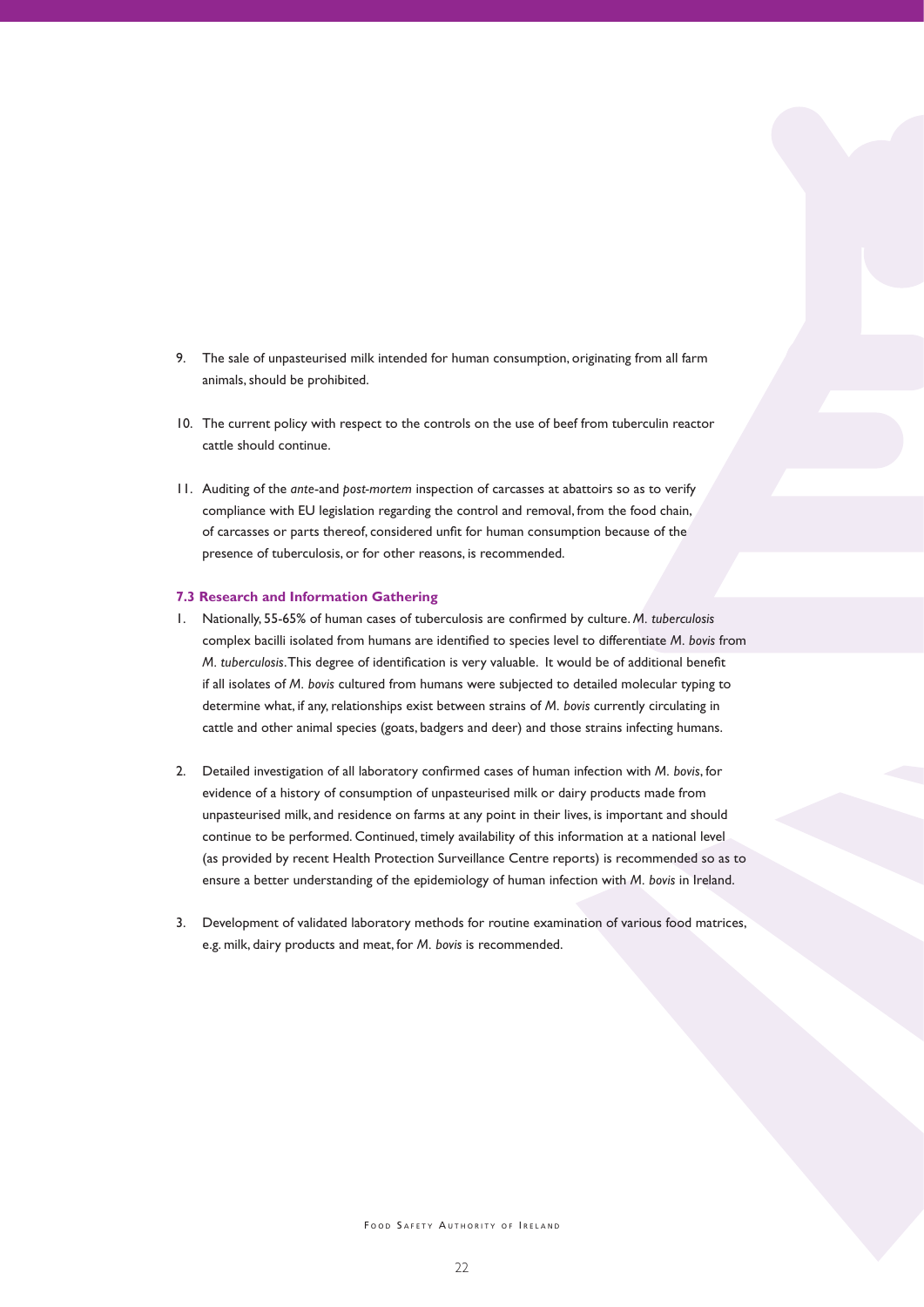### **REFERENCES**

**University College, Dublin** (2006) Biennial Report, 2004-05, of the Centre for Veterinary Epidemiology and Risk Analysis

**Cassidy JP, Bryson DG, Pollock JM, Evans RT, Forster F and Neill SD** (1998) Early lesion formation in cattle experimentally infected with *Mycobacterium bovis*. Journal of Comparative Pathology **119**: 27-44

**Cassidy JP, Bryson DG, Pollock JM, Evans RT, Forster F, Neill SD** (1999) Lesions in cattle exposed to *Mycobacterium bovis*-inoculated calves. Journal of Comparative Pathology. **121**: 321-337

**Corner LA** (1994) Post-mortem diagnosis of *Mycobacterium bovis* infection in cattle. Veterinary Microbiology **40**:53-63

**Corner LA** (2006) The role of wild animal populations in the epidemiology of tuberculosis in domestic animals: how to assess the risk. Veterinary Microbiology **112**: 303-312

**Drieux H** (1957) Post-mortem inspection and judgement of tuberculous carcasses. pp195- 215. In: Meat Hygiene. Food and Agriculture Organisation of the United Nations. Geneva Switzerland

**Durr PA, Hewinson RG and Clifton-Hadley RS** (2000a) Molecular epidemiology of bovine tuberculosis I. *Mycobacterium bovis* genotyping. *Revue Scientifique et Technique de l'Office International des Epizooties,* **19**, 675-688

**Durr PA, Hewinson RG and Clifton-Hadley RS** (2000b) Molecular epidemiology of bovine tuberculosis II. Applications of genotyping. *Revue Scientifique et Technique de l'Office International des Epizooties*, **19**, 689-70

**Food Standards Agency** (2003) Report on *Mycobacterium bovis*: A review of the possible health risks to consumers of meat from cattle with evidence of *Mycobacterium bovis* infection. Conclusions and Recommendations, page 25, Annex 2. Paper FSA 01.08.03. London

**Griffin JFT and Buchan GS** (1994) Aetiology, pathogenesis and diagnosis of *Mycobacterium bovis* in deer. Veterinary Microbiology **40**: 193-205

**Hammond RF** (1999) A density analysis of the distribution of standard reactors and visible lesions in Irish Herds: a focused approach to visualising the location of bovine tuberculosis infections. In: Collins JD & Hammond RF Eds. Selected Papers 1999.Veterinary Epidemiology and Tuberculosis Investigation Unit, UCD, Dublin. pp47-54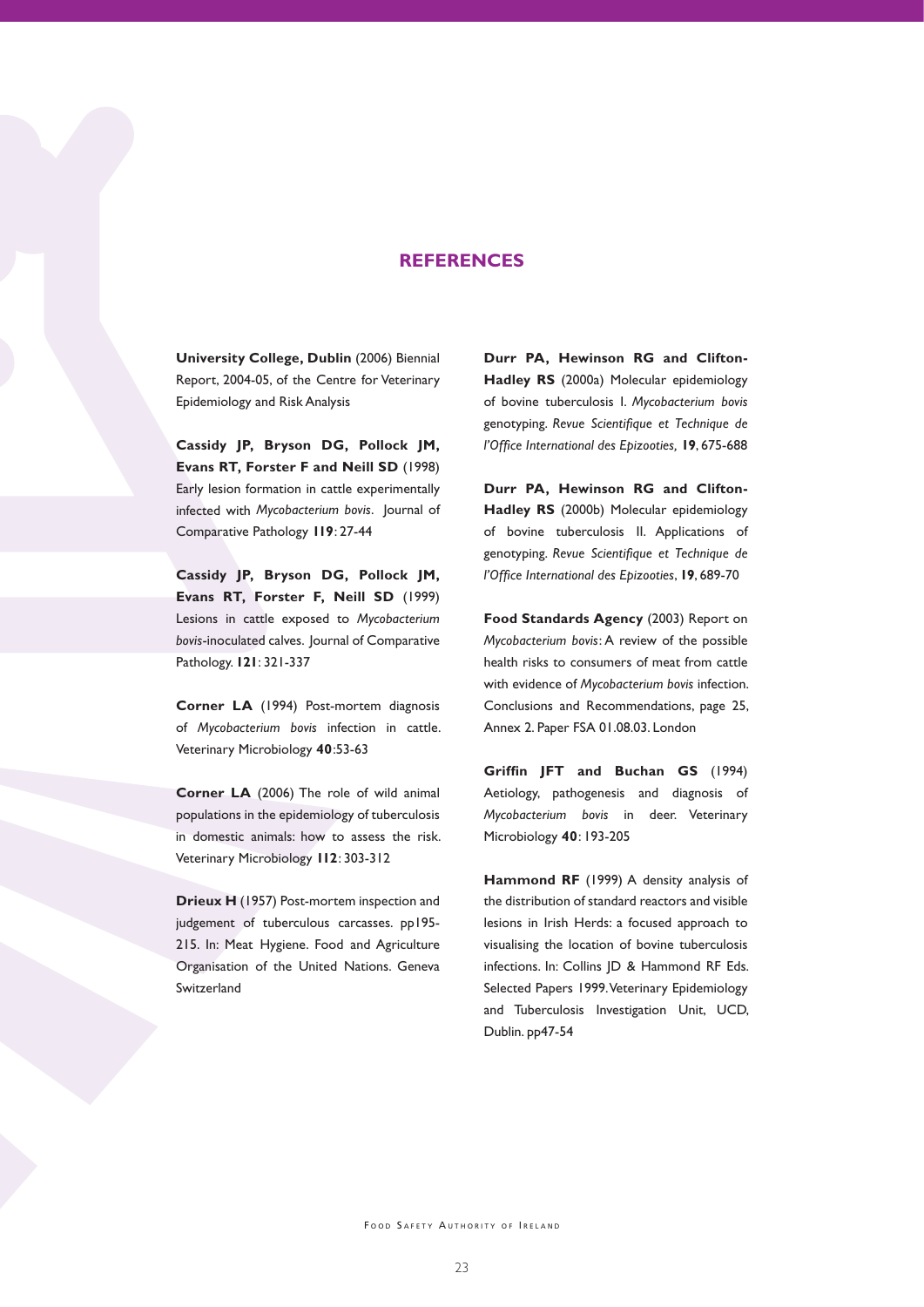**HPSC** (2006) Annual Report 2005. Chapter: Tuberculosis in Ireland,2004,pp106-110.Health Protection Surveillance Centre (HPSC) 1649- 0436

**Morrison WI, Bourne FJ, Cox DR, Donnelly CA, Gettinby G., McInerney JP, Woodroffe R** (2000) Pathogenesis and diagnosis of infections with *Mycobacterium bovis* in cattle.Veterinary Record. 146: 236-242

**Neill SD, Pollock JM, Bryson DB, Hanna J** (1994) Pathogenesis of *Mycobacterium bovis*  infection in cattle. Veterinary Microbiology **40**:41-52

**O'Reilly LM, Daborn CJ** (1995) The epidemiology of *Mycobacterium bovis* infections in animals and man: a review. Tubercle and Lung Disease 76: Suppl 1, 1-46